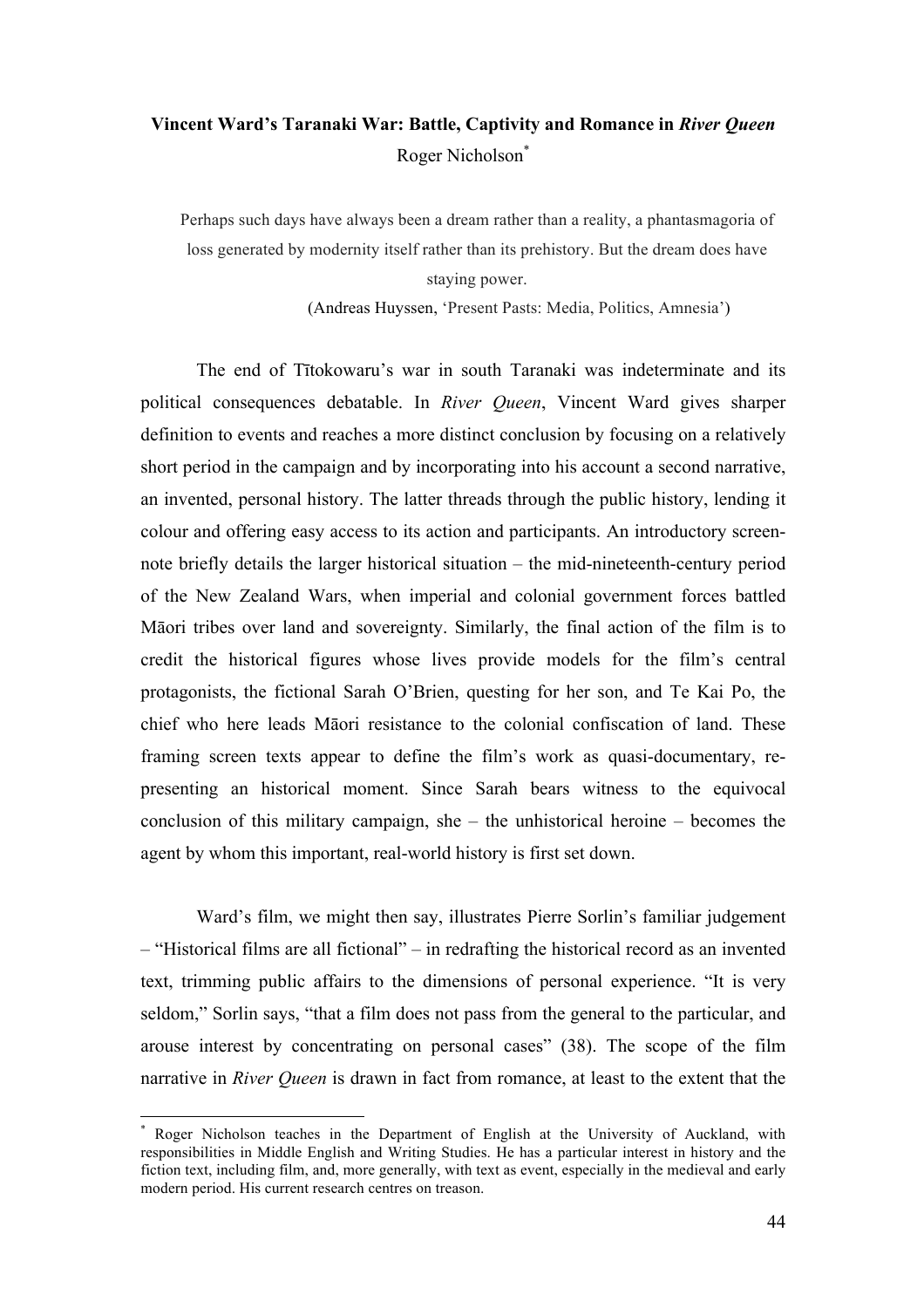history it brings to the screen begins with the heroine and lasts long enough for her to succeed in her maternal quest, but also, in its course, to discover love, suffer and finally settle into a generically determined happy future, following the collapse of Te Kai Po's resistance. In that case, this Taranaki history comes to a conclusion that it knows nothing of; invention, we might say, completes the historical record. Flagrantly. One way or the other, Vincent Ward's Taranaki war might be described as driven less by colonial politics than by Sarah O'Brien's need for a good ending. As Sorlin argues, regardless of whether the historical film presents historical events or tells a story that asks to be credited by reference to them, the passage to the personal fails history, at least in so far as it necessarily presents a "distorted image of society" (42). The personal becomes the true politics.

In the case of Ward's film, if we acknowledge his emphasis on the fictional dimension – which goes all the way through to inventing characters, but also to new names for characters who do have a place in history – we might feel that the director's licence might take the form of Peter Carey's stark defence of his rewriting of Ned Kelly's history: "I made it up." Ward, however, denies himself such freedom; instead, in the credits honouring Riwha Tītokowaru, as model for Te Kai Po, and Caroline Perrett and Ann Evans, as models for Sarah O'Brien, he claims intimacy with but also distance from an established historical past. In this paper I test this claim, especially in relation to Perrett and Evans, with particular regard to the history that these tributes suggest, the captivity narrative in the context of New Zealand's European settlement. Captivity is the crucial form of Ward's romance; it also grounds his film as a work of cultural fantasy. $<sup>1</sup>$ </sup>

## \* \* \* \* \* \* \* \*

The historical past favoured in 'cinematic history,' as in other forms of cultural memory, seems to be the well-framed period, already imagined as a character,

<sup>&</sup>lt;sup>1</sup> The place of romance and the captivity narrative is noted by Bruce Babington in his fine, brief essay, "What Streams May Come: Navigating Vincent Ward's *River Queen*," but given very little attention. For other critical commentary on Ward's film see Lacey (85–9), which follows Babington in reading the film as a "complex fantasy of bicultural adjustment," finding the most powerful argument for doing so in the anamorphic, prophetic vision that links Sarah O'Brien and Tītokowaru. See also recent essays by Olivia Macassey and Annabel Cooper in *New Zealand Cinema: Interpreting the Past*, ed. Alistair Fox, Barry Keith Grant and Hilary Radner (Bristol: Intellect, 2011); I have not yet been able to view these essays.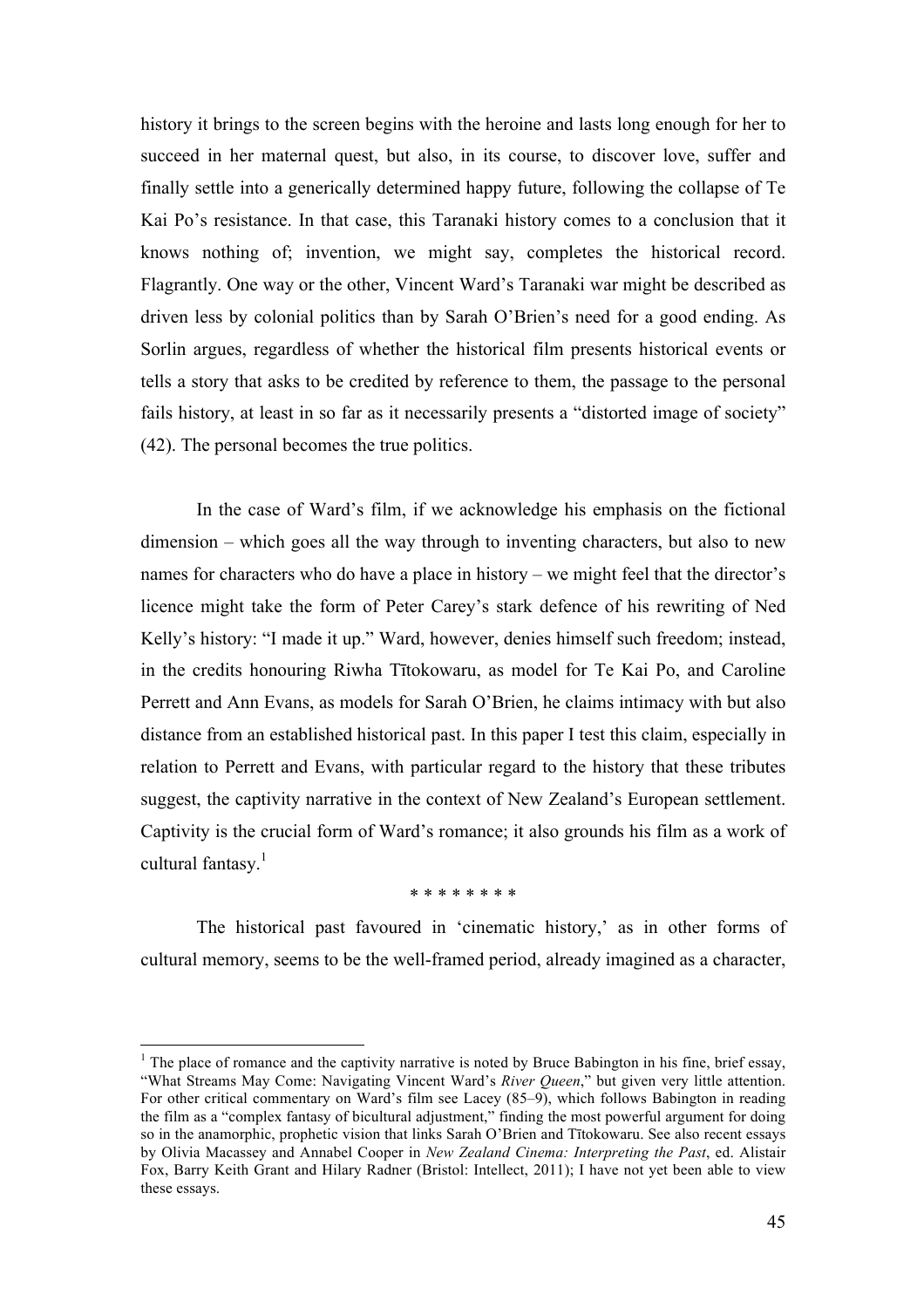and often speaking of origins – a kind of cultural home, despite staging difference.<sup>2</sup> So, the colonial period – the moment depicted in *River Queen* – seems to offer the possibility of immediate but also deep engagement with an adventurous past. The most striking instance of this modern desire to engage, perhaps, is our interest in different forms of historical re-enactment, stretching from popular television programmes to elaborate, quasi-theatrical performances. These different forms of reenactment, as Jonathan Lamb says, "supply the demand for particularity, immediacy, intimacy, pain, domesticity, and sympathy by focusing on real people who have volunteered to inhabit reconstructed dwellings of the past" (241). The terms of this description are peculiarly instructive in stressing sensation and experience, history gaining the feel of truth by taking this affective turn.

Reality television, in particular, has provided any number of opportunities for mass audiences to participate in time-travelling fictions of this kind: *Frontier House*, *1900 House*, etc.; in Australia and New Zealand, *The Colony*, *Colonial House*, *Outback House*, *Pioneer House* (West, passim). As this list suggests, the colonial moment, apparently, possesses a peculiar gain for our age, since it is impossibly distant, exotic, but simply the day before yesterday. For all the suspicion of nostalgia, colonial re-enactment, whatever its form, undoubtedly houses a desire to sense the past, offering an embodied knowledge that supports emotional affiliation. Vanessa Agnew underscores this point: "Reenactment . . . emerges as a body-based discourse in which the past is reanimated through physical and psychological experience" (330). This emphasis on the body, I suggest, tends to support an argument for viewing historical film as a form of reenactment. In a telling illustration of this embodied engagement with the past, Ward notes the intense involvement of Māori extras in *River Queen*'s production:

Many of the extras I cast in fact had great-grandfathers who fought on either side during the wars. Being an extra in these battles meant so much more to them. They were in some sense dealing with a part of who they were and where they "belonged" – and in so doing echoed the themes that the film explores – identity and belonging. They not only looked like their great grandfathers – Māori and Pākehā – but they were acting out their grandfathers' battles. ('The Inspiration')

<sup>&</sup>lt;sup>2</sup> George F. Custen likewise observes in American film culture "a tendency to limit the presentation of history to a few periods," noting that "there is no shortage of films set on the American frontier" (92).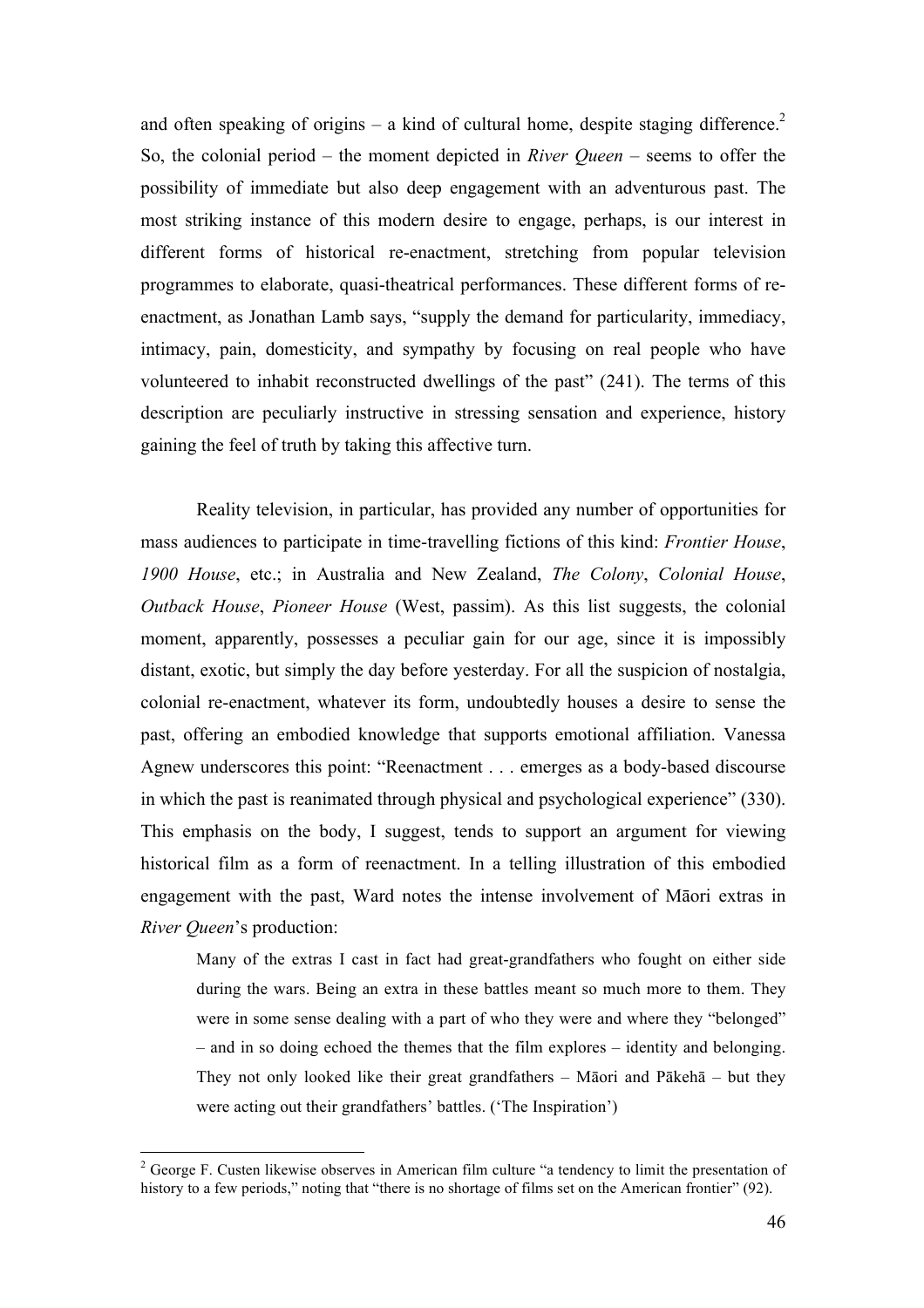Like re-enactment, I suggest, film may promote the kind of experience Paul Ricoeur seeks in the historical text, where audiences participate, as they "imaginatively 'enter' a reconstructed past world as an attempt to grasp the feelings and decisions that instigate historical events" (54).

There are obvious problems with this bridging of historical situations and immediate personal experience.<sup>3</sup> Nevertheless, there is no necessary loss of a critical dimension if one allows to the modern film a capacity to conduct – by its own narrative means and conventions – a replaying of situations and events, within a period, that gets at that period's "structure of feeling." Such play may not be best academic, historiographical practice, but it can call familiar interpretations of the past into question and draw attention to unnoted centres of sympathy. In this respect, the modern film may do more than give action its scene; it may trigger perception. So, in *River Queen*, the coupling of history and romance is demonstrably complex: before it proves to be the generic vehicle for a familiar passion, romance catches into itself other attachments and other, more dangerous histories.<sup>4</sup> Romance here, as quest, first spells out the struggle to recover a lost child, a troubling antipodean tale, in fact but also in fiction.<sup>5</sup> Even the love story must negotiate the ambivalences of the captivity narrative, which interweaves history and fiction, in the most complex fashion. *River Queen*, furthermore, by virtue of its generic inventiveness, may indeed call a privileged historical account into question – the grand narrative of colonialism, and its privileged practices – in line with the textual activity registered by Linda Hutcheon in what she calls historiographic metafiction.<sup>6</sup>

<sup>&</sup>lt;sup>3</sup> Note Sorlin: "The historical film is a dissertation about history which does not question its subject" (38); see, too, Rebecca Schneider on the absence of the critical (95). Robert Brent Toplin argues, however, that popular films "do not bring closure to descriptions about history, but they do have the potential to open them" (134).<br><sup>4</sup> See Strehle and Paniccia, "History and romance trope each other" (xxv). For film, see White: "if it

turns out to resemble a 'historical romance,' it is not because it is a narrative film, but rather because the romance genre was used to plot the story that the film wanted to tell" (1195).

 $\frac{1}{5}$  For discussion, see Pierce, xi–xii, Part 1 (on nineteenth-century history and fiction) and the section on film versions,151–78; the first historical example of a lost European child occurs in 1803; the first major example in fiction occurs in Henry Kingsley's *The Recollections of Geoffrey Hamlyn*, 1826.<br><sup>6</sup> See Hutcheon, 105–121; she argues that "Historiography and fiction … *constitute* their objects of

attention; in other words they decide which events will become facts" (121). See also Amy Elias's revisiting of Hutcheon in *Sublime Desire: History and Post 1960s Fiction*, where metafiction expands – and splinters – into varieties of "metahistorical romance"; especially Chapter 5, "Western Modernity versus Postcolonial Metahistory" (181–220).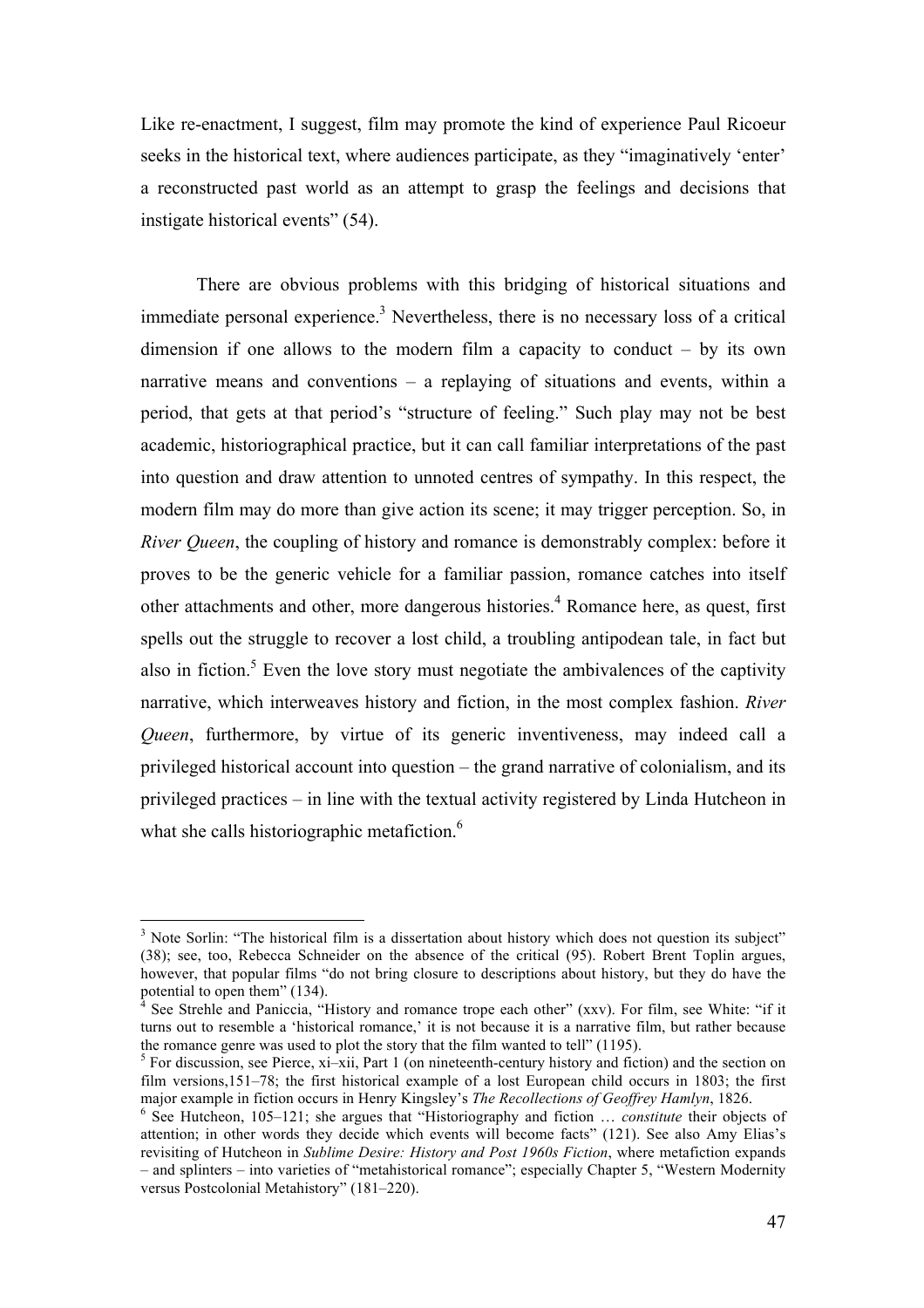Much of the violent combat that makes up the film's spectacular action between colonial aggressor and indigenous occupier, British and Māori is worked by reference to the Whanganui – Te Awa Nui – as a contest that ranges upriver and downriver. At no point, it should be said, did Tītokowaru in fact fight the colonial troops on, or along, the Whanganui, as Ward's film requires us to believe, any more than the colonial forces were garrisoned at Castlecliff, at the river's mouth.<sup>7</sup> Film economy and film interests demand that the contest be relocated. They also require that the contest be made to relate immediately to the young woman, Sarah O'Brien (Samantha Morton), who grew up in a frontier garrison, on the river, at the point where Pākehā and Māori meet – and separate. According to the film's brief prehistory, Sarah falls in love with a Māori boy and gives birth to a son who never knows his father, since he dies of the "choking sickness." When history begins, as war breaks out, Sarah hunts for Old Rangi (We Kuki Kaa), the tattooist and her lover's father, who has just captured Boy (Rawiri Pene), her seven-year-old son. From the colonial settler point of view, Sarah puts herself at risk of slaughter or violation, when, in order to continue her search for Boy in territories that would normally be barred against her, she employs her notable nursing skills to treat Te Kai Po (Temuera Morrison), the Māori chief and war-leader. She crosses, that is to say, the border between Māori territory and Pākehā. In consequence, the warring isn't all about land and sovereignty; since there is no checking Sarah's maternal quest, it also makes an issue of the woman. If this plays with the familiar trope by which the woman's body figures the colonial domain, it plays first with the coloniser's horror of going 'bush'. Major Baine (Anton Lesser), commander of the colonial forces, describes women who, in time of war, take Māori husbands as committing treason, in effect. Sarah's actions, that is to say – invented, the stuff of romance – call into question the legitimacy of the colonial government's initiative, but also expose the racist antipathies that undergird it. This colonial war is shown to be no civilising mission.

The film tracks events in the armed conflict that erupted following introduction of imperial and colonial government policy in New Zealand, in the midnineteenth century, when, for a variety of motives – law and order, ostensibly, but

 $<sup>7</sup>$  The Whanganui is immediately recognizable to New Zealand viewers, who must build its significant</sup> history into an understanding of the events Ward describes. Presumably the garrison shadows Camp Waihī, strategically sited close to the Waingongoro, facing Ngaruahine territory, the heartland of Tītokowaru's power.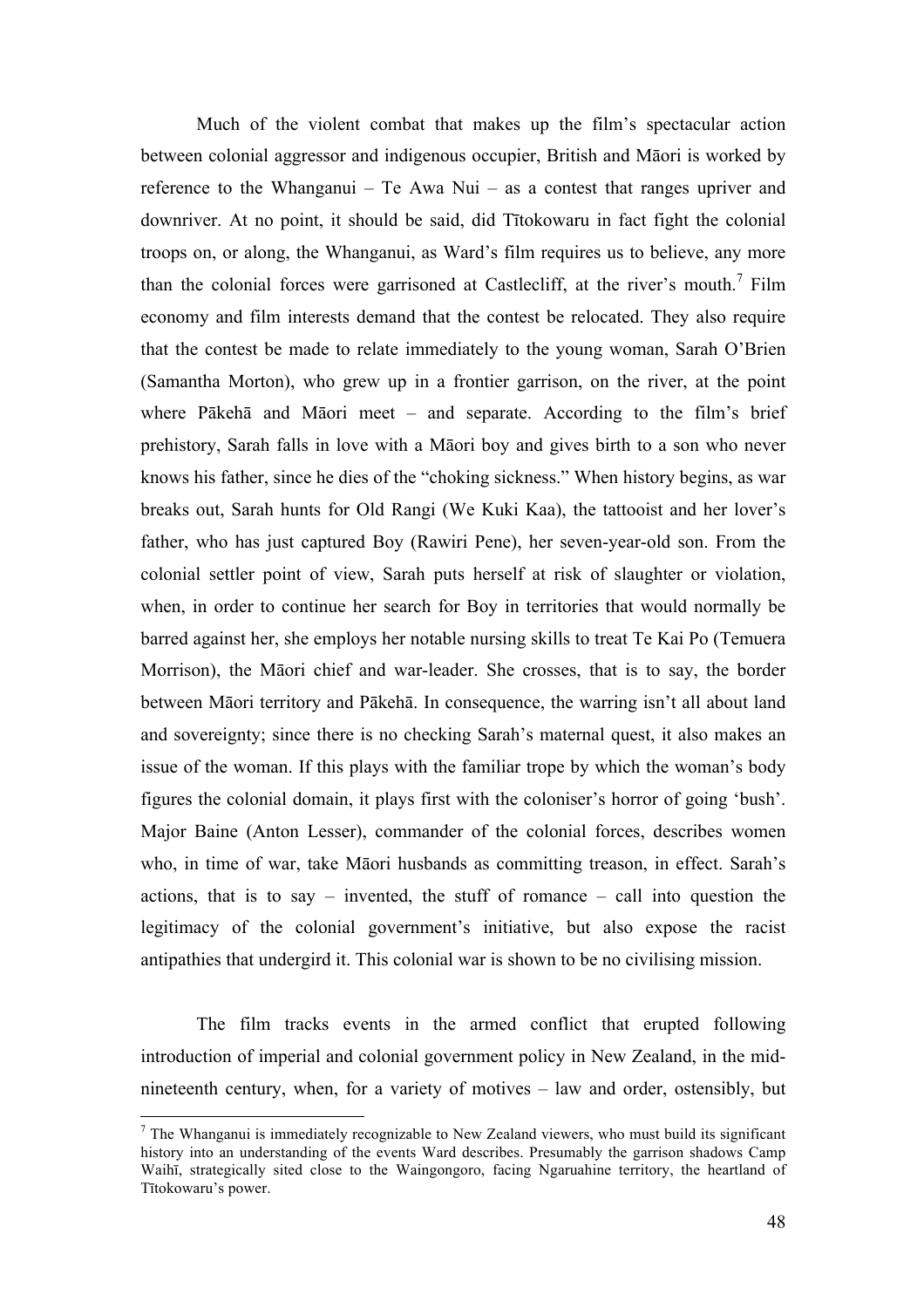especially the insatiable colonial appetite for land – the British government sought to extend by military force its dominion over territories that belonged to the Māori. Ward's romantic protagonist, Wiremu Katene (Cliff Curtis) – the only one of the central characters to carry his name with him into the film – warns Major Baine against slaughter; there would be "hell to pay," since sooner or later the Māori "is going to want his land back."<sup>8</sup> Ward's fictionalised narrative of a campaign along the Taranaki coast against Tītokowaru that spanned the best part of a year, from May 1868 to February 1869, abbreviates and intensifies the conflict. Likewise, Ward's Baine compresses into himself Tītokowaru's Pākehā opponents: Von Tempsky; Thomas McDonnell, who forced the government to support a campaign against Taranaki Māori and led it, with some success, until the humiliating defeat at Te Ngutu o te Manu in October 1868; and his immediate successor, Whitemore, who was defeated by Tītokowaru at Moturoa, but who then profited from his inexplicable retreat from his new pā at Tauranga Ika, February 1869.

Tītokowaru was an extraordinarily able war leader, as Vincent Ward appreciates, credited with developing sophisticated techniques for pā fortification, but also remarkably skilled at attack and counter-attack across the bush terrain that was his primary defence. Colonial forces were based at various sites during the course of the campaign – from Camp Waihī to Wanganui – moving up and down the Taranaki coast in their effort to contain Tītokowaru's threatening advance towards Wanganui itself. At each point in this advance Tītokowaru constructed notable defences. Some of this activity we see when Sarah O'Brien is taken up river to treat Te Kai Po's influenza – from which, of course, Tītokowaru may actually have suffered at this point, early in the campaign. During her sojourn at Te Ngutu (presumably), Te Kai Po draws a quick sketch map in the sand, defining the defensive structure of the pā's "palisades" and "trenches," and predicts the shape of an imminent British assault, setting up, as Tītokowaru did before him, what Baine realised too late was a "trap." However, while in fact Tītokowaru advanced south, setting up his southern-most pā at Tauranga Ika, from which he eventually retreated into the deep bush to the north, Te Kai Po remained at Te Ngutu, trading insults with the colonial forces before retreating into the bush, when the tribal alliance upon which he depended fell apart. In effect,

 <sup>8</sup> In fact Katene made the remark to the British officer Walter Gudgen; see Belich, *'I Shall Not Die'*  $(45)$ .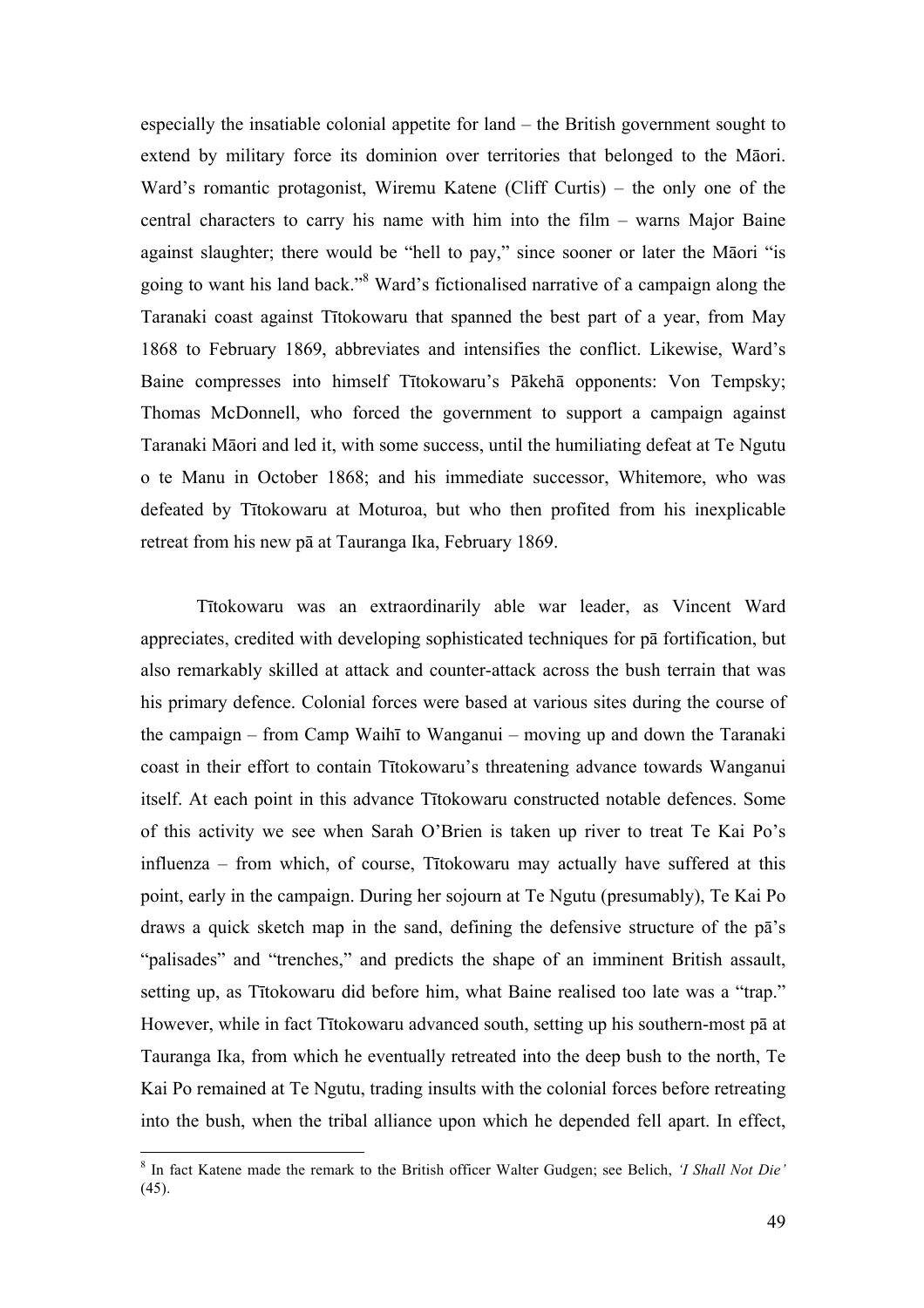Ward compresses a nine-month campaign along one hundred kilometres of Taranaki coast into skirmishes lasting days, taking place at the one site. As I have noted, it is then given to Sarah to offer possible explanations for Te Kai Po's retreat: his predatory desire for the comfort of women, which offended his main allies and provoked them into abandoning him, or the conviction – derived from his vision of a river of blood – that "defeat" was preferable to the slaughter of his people. Sarah also extends the conflict, however, in her person, by becoming the object of the British campaign at this point, as they hunt her down, in line with the demands of romance invention.

In the course of these hostilities, despite their inevitable defeat, Māori demonstrated the prowess and tactical intelligence that supported their reputation as a warrior nation (Belich, *The New Zealand Wars*, passim, but especially 291–335). At much the same time, elsewhere, this kind of mythic investment developed into fetishism of black bodies, as with the Zulu.<sup>10</sup> In Ward's film, this fetishism is restaged, after a fashion, in cinematic passages that show off Māori bodies, in battle and in battle challenge – the haka. In effect, as ritual re-enactment, the haka re-enacts itself, from performance to performance – very clearly in Ward's film – but it does also anticipate and memorialise the battle to which it relates. The contradictory pull of sympathy and terror created by the camera's attentions to Māori bodies, especially the menacing bodies of the warriors – always tracking them, never granting the opposed government forces any such fascinated attention – drives an audience into sympathy with Māori resistance. The film constructs a scene that demands judgement on colonial aggression, yet, in its unceasing screen business of showcasing the relentless murderous hostility, it gives scope to settler terror, even if settlers are almost entirely off screen. Terror finds a sensational focus in the Māori chief, at the centre of this conflict, who taunts his opponents with the most fantastical, horrendous fate:

 <sup>9</sup> For discussion of the uncertain reasons for the historical Tītokowaru's abandonment of his *p<sup>ā</sup>* at Tauranga Ika, in particular the sudden breakup of his alliances because of loss of *mana*, see Belich, *'I Shall Not Die*' (242**–**6); the story is attributed in essence to Kimble Bent, who fought for Tītokowaru

throughout this war.<br><sup>10</sup> See Gail Ching-Liang Low, 'His Stories?: Narratives and Images of Imperialism'; also *White Skins/Black Masks: Colonialism and Representation*, especially chapters 2 and 3. Lydia Wevers notes William Towers Brown's discovery of a near-fetishistic picture of Zulu attacking the British "in a Māori hut in the wilds of New Zealand," causing him to reflect: "The illustration must come home to the war-loving hearts of the Māoris. I wonder with which side they feel most sympathy. They are friendly enough with us, but the Zulus are more a people after themselves" (167–8). For white interest in black bodies in Australia, see Maynard (129–37).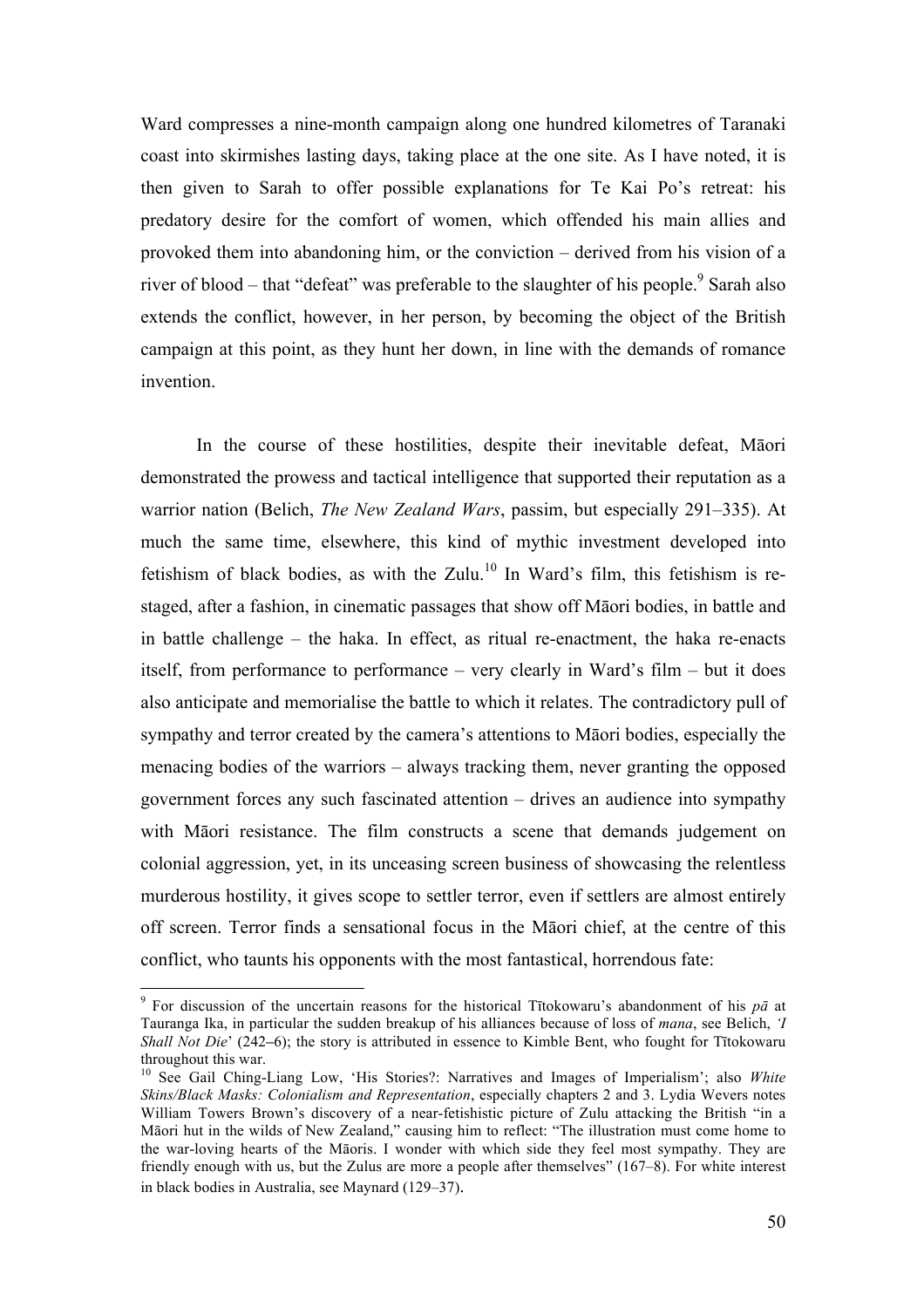"I have begun to eat human flesh and my throat is constantly open for the flesh of man. I shall not die; I shall not die. When death itself is dead I shall be alive." (in Belich ,*'I Shall Not Die'*, 57)

Tītokowaru *issued* this warning on 25 June 1868. When it is *re-issued* by Te Kai Po, it charges the postcolonial moment with the full force of its original mix of violence and apprehension.

Ward has spoken of his interest in investigating such historical passages as sites of resistance to imperial power in territories that Europeans sought to dominate in the late nineteenth century, from Africa to America. This was "a volatile time, full of unique contrasts" ('The Inspiration'). Tītokowaru's war was just such a time, complicated not least by alliances that saw some Taranaki iwi support Tītokowaru, while other tribal groups (Wanganui and Arawa), *kūpapa*, <sup>11</sup> opposed his ambitions, supporting instead colonial efforts to bring about his destruction, presumably in the belief that thereby they might retain final possession of their land. Wiremu Katene, ally of both Tītokowaru and Te Kai Po – and eventually Sarah's lover – participates in the partisan shifts between the battles staged in the film, just as he did in fact. In this truly volatile political situation, Wiremu, even more than Tītokowaru, compresses into himself the divisions that make him the kind of character in whom Ward, by his own account, has become particularly interested – caught between cultures, fashioning and refashioning a problematic identity. It is difficult to resist the conclusion that his prominence in the film has less to do with his undisputable place in the history of Tītokowaru's war than with his capacity to serve firstly as the representative of an idea.

\* \* \* \* \* \* \* \* \*

If Tītokowaru's war backs the film's narrative – offering it at least the apparent coherence of a campaign – its longer, less decided history was equally important. After his extraordinary retreat from Tauranga Ika up the coast towards Waihī, then through dense bush to Kawau, Tītokowaru eventually returned towards the Waimate plain and finally to Parihaka. This move, for all that it cost him capture, trial and imprisonment eventually, also involved a return to his former commerce with

<sup>&</sup>lt;sup>11</sup> These Māori allies of the colonial forces often outnumbered government troops in this campaign; see James Belich, *'I Shall Not Die',* passim. See also Ward's notes, briefly arguing that the Wars saw, in the mass, Māori fighting Māori, rather than Māori tribes battling colonial government.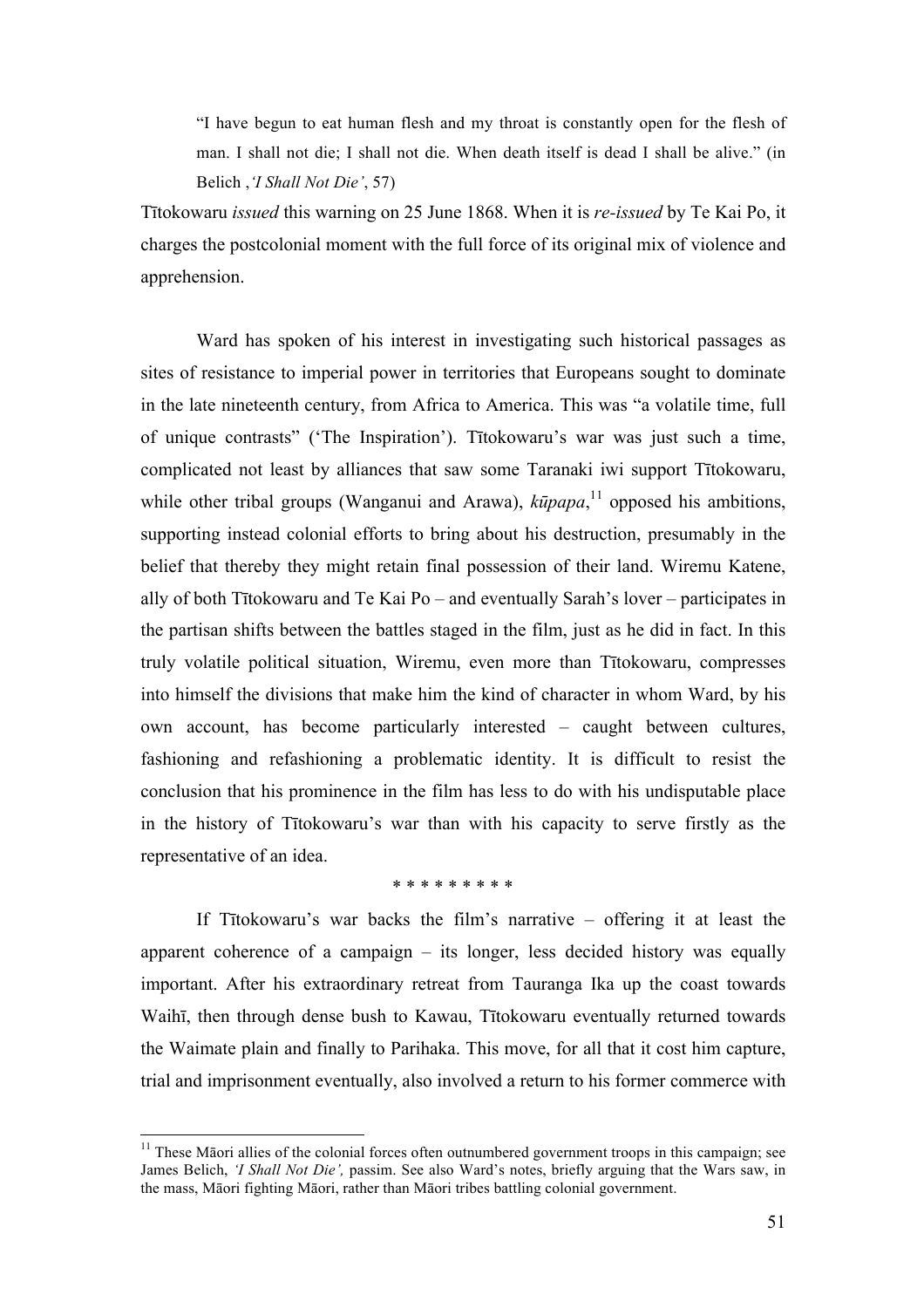the settlers. This later period in his extraordinary life was not without incident, as Ward reminds us in the film credits. He fell ill and called on the services of an English woman, Ann Evans, who had been a nurse before migrating to New Zealand, settling in Waihī; she was brought to him, up the Waingongoro, blindfolded. Ward couples this event to a second, unconnected tale, concerning the abduction of an eight-yearold European girl, Caroline Perrett, and relocates this new history to the very centre of the action, twisting it into the campaign history as the intense, personal narrative of Sarah O'Brien's quest (Belich, *'I Shall Not Die'*, 281).

*River Queen* becomes most interesting at this point: epic modulates into romance, and national history gives way to local legend. More to the point, military history gives way to a captivity narrative, represented in effect by the diary that opens and closes the film (Bentley, 219).<sup>12</sup> Perrett's story, as captivity narrative, connects Sarah's romance quest for her son to a frontier genre that had gained tremendous currency in the New World, especially in America. Such stories begin with capture of the colonist by the indigene and conclude in his or her rescue – sometimes successful, sometimes not. From its first moments, this genre mixed historical fact and fantasy; it also involved telling acts of publication that derived their authenticity not from verifiability but from their realisation of a tradition in which rescue demonstrated the virtues of white settler society.<sup>13</sup> More to the point for this essay, a captivity narrative combined macro- and micro-narrative, "the large-scale, panoramic and global, with the small-scale, the individual, and the particular" (Colley, 17). The consistency of such differences of scale across the mass of these narratives serves to explain in part the interlocking campaign and quest histories in Ward's film. Like other captivity narratives, this one is an intimate history, but grounded in the larger, political and cultural story of the imperial power and its colonial agents. To that extent, it may also work as metonym, as a foundational fiction for an emerging nation.

In Ward's invented version, captivity is largely obscured, despite the note pointing to Caroline Perrett, since Ward refigures it as the quest of a mother for her

<sup>&</sup>lt;sup>12</sup> Ward notes Caroline Perrett's nick-name, 'Queenie'; he also has Te Kai Po, inside the film, invest Sarah with Caroline's nick-name, after she has cured him. In doing so, he connects Sarah to the riverboat that travels up and downriver, the 'River Oueen.'

<sup>&</sup>lt;sup>13</sup> Linda Colley notes that these narratives took different forms of publication: "But the most complex  $\frac{13}{2}$ and comprehensive testimonies of overseas capture … [were] substantial accounts usually written in the first person and completely or in part by a one-time captive, but sometimes dictated to others" (13).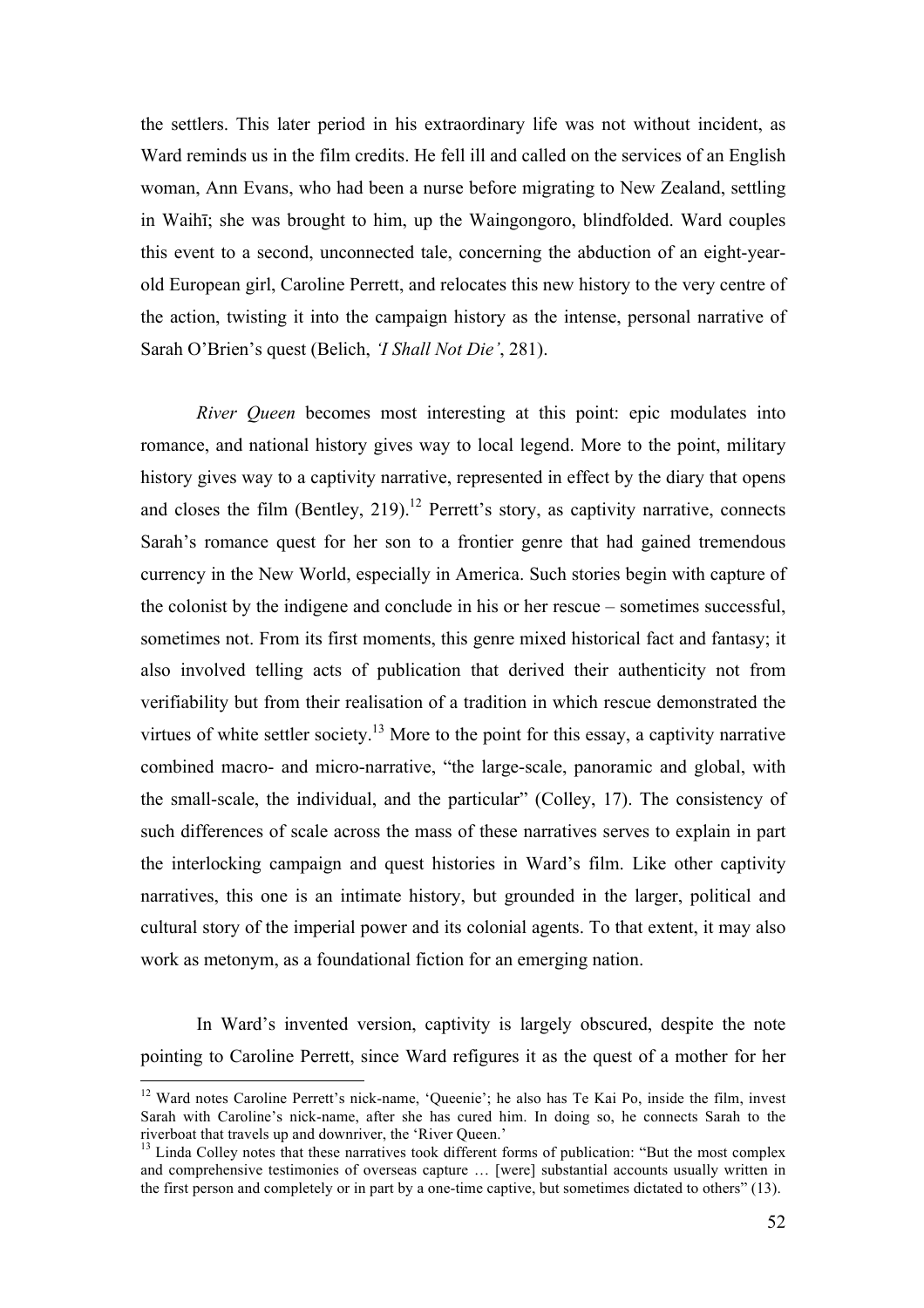lost child. Sarah's quest begins with her being ferried upriver, blind-folded – like Ann Evans en route to treat Tītokowaru – which robs her of freedom and places her in the power of a boatload of Māori warriors, coupling powerlessness to romance agency. Above all, of course, the blindfold marks her passage across a border that is both territorial and cultural. In the dominant American tradition, at least, the genre tends to find its most sensational examples in the experience of white women captives, which raises testing questions about the substance and significance of cultural assimilation. Male captives might engage in sexual and familial alliances with women among their captors without causing significant problems for white society; women captives who took this course were relatively few, and generally condemned. Sarah clearly belongs in this company. Her continued dealings with Te Kai Po, Wiremu Katene and Boy incidentally put war-faring Māori tribal society on display; captivity narratives, including Caroline Perrett's, frequently offered quasi-ethnographical observation like this. The sexual threat that is often experienced or imagined in captivity narratives is also present, although represented obliquely; in her time in Te Kai Po's pā, Sarah's interest in Wiremu Katene is aroused – and indeed noted, even by her son. When the two war-hosts turn to taunting each other – in a marvellous display of a down-under slanging match – Sarah has become Wiremu's "white woman." In so far as the film is justified as a more or less public history of warfare, romance is clearly visible under the narrative skin; if we account Sarah's romance as the real history, however, we necessarily detect beneath its surface the darker, transgressive narrative of captivity.

Captivity clearly changed in significance, most notably in its American history, pointing up different issues as the new American order shifted from Puritan New England to the West, towards which the nation pushed across the great American plains.<sup>14</sup> Expansionist ideology derived support from these narratives, where earlier their ideological beneficiary was the Puritan foundation of New England. Captivity history itself was not just retold, in different versions, but in effect transformed into different orders of fact, as the narrative was called on to take account of new cultural needs and fashions. In these culturally loaded histories, however, "facts" worked deceitfully to set in place a necessary "truth" that consistently left white, male

<sup>&</sup>lt;sup>14</sup> For a succinct statement of this development, see Annette Kolodny, 'Among the Indians: The Uses of Captivity' (187).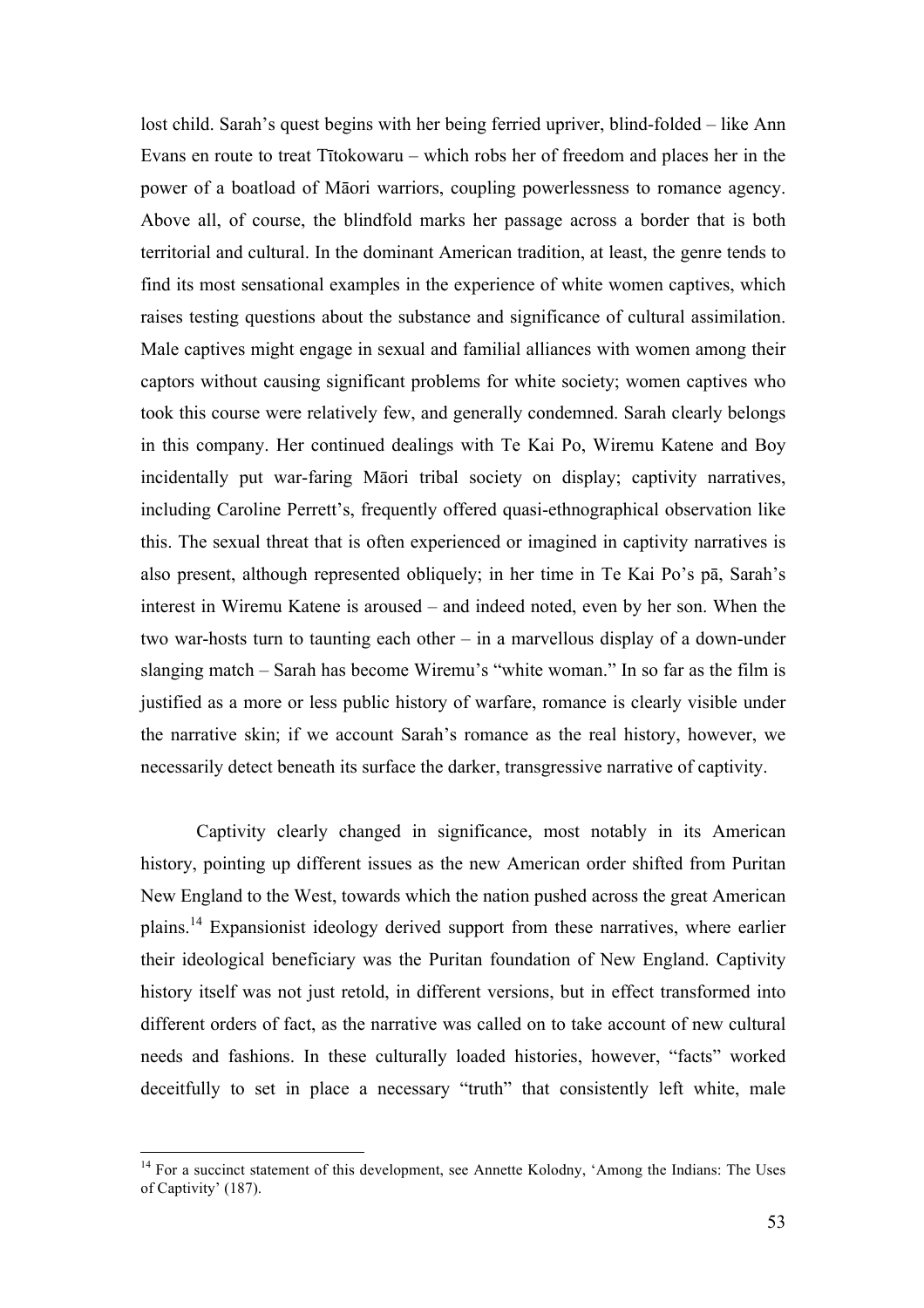authority supreme.15 Nevertheless, these narratives often seem to have delivered a different story altogether. Despite the fact that women were often victims, or colluded with a dominant patriarchy that prescribed their form and their message, narratives of their capture do collectively turn their gaze on women who occupy centre stage. As the New Zealand historian Trevor Bentley puts it, describing nineteenth-century accounts of captivity by Māori:

White women are not just present, they are at the centre of the stories. Most significantly, female captives were not just central in the printed material, they were at the centre of events  $(15)$ <sup>16</sup>

In this, perhaps, we discover the well-framed experience that may have prompted Ward to see an heroic woman's story where women, on the face of it, were subjugated, suffering loss of community and family upon which they normally depended, and which conventionally gave them value. In these histories, furthermore, they achieve at times an exceptional status by acceptance of cross-racial marriage or sexual alliance.

For all its radical importance in American culture, the captivity narrative also surfaced in texts composed at the frontiers of other colonial societies, where settlers were similarly locked in conflict with indigenous peoples. The Australian 'Eliza Fraser' history, for instance, is just as complicated in its detailed content and in its publication history – including film and stage versions – as any of the dominant American stories.<sup>17</sup> More to my purpose here, however, some one hundred and forty cases of captivity were recorded in New Zealand, several finding their way into narrative accounts (Bentley, 11). Vincent Ward may in fact have needed no more than the problematic example of a filmed captivity novel like Michael Mann's *The Last of* 

<sup>&</sup>lt;sup>15</sup> See Schaffer and Randall on these narratives as "cultural artefacts that helped to produce rather than reflect asymmetrical hierarchies of gender, race and class"  $(109)$ . See also Rebecca Blevins Faery.

<sup>&</sup>lt;sup>16</sup> Bentley estimates that 21 of the 140 Europeans captured by Māori were female (11). See also June Namias (23) for American experience.<br><sup>17</sup> See especially Schaffer's rich history of Fraser's captivity, *In the Wake of First Contact*. Schaffer

describes the Burstall/Williamson film *Eliza Fraser* as a "bedroom farce" from the outset that both "betrays history" and "reifies myth" all the way through to its epilogue, which notes that Eliza Fraser and her last husband eventually settled in New Zealand and "lived happily ever after" (210*–*16). See also Dixon for other tales, including Rolf Boldrewood's fictional captivity, *War to the Knife* (1899), set in New Zealand during the New Zealand Wars (53*–*8); Boldrewood was influenced by Cooper's *Last of the Mohicans*.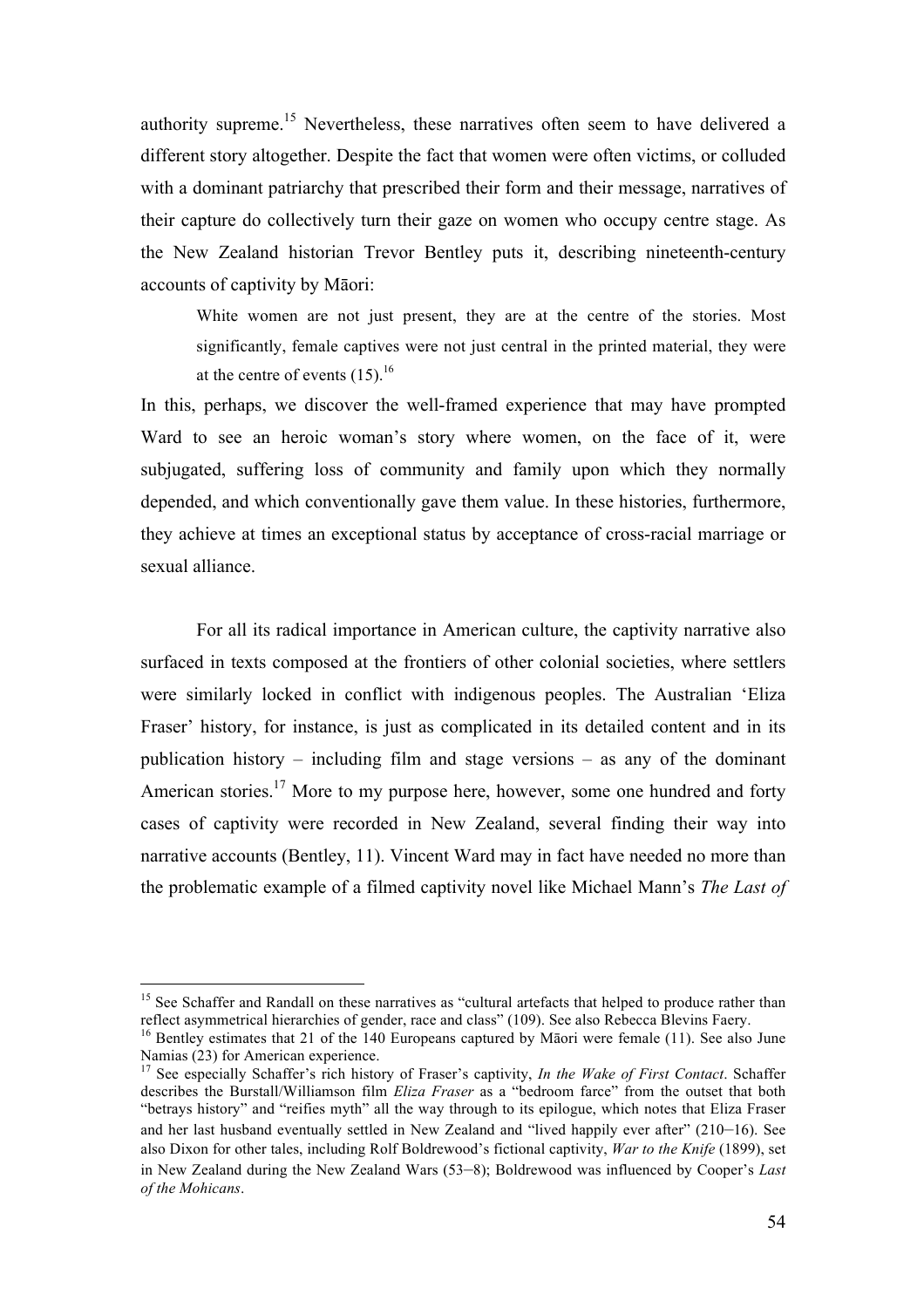*the Mohicans*, <sup>18</sup> but he clearly did discover the exemplary, local, captivity histories of Ann Evans and Caroline Perrett, and may have come across other New Zealand instances, several of which include enforced marriage of some kind.<sup>19</sup>

In her history, then, Sarah O'Brien is supported by generic and gendered colonial anxiety that accompanied efforts to rescue the white captive; she is both rescuer and captive, as her seven-year quest unfolds. When she eventually finds her son, moreover, he has come to identify so fully with his Māori family that he adamantly refuses to return to his mother's Pākehā world. In due course, Sarah herself does enjoy a successful rescue, but in fact contradicting conventional expectations, she is freed not by but from the colonial forces; the inversion of the generic rule underscores her decision to join Māori society, in order to maintain her family. Ward demands, by making an issue of it, that we give attention to Sarah's refusal to accept white society's expectations of white women with regard to love, sex and marriage. Captivity traditions back up this move.

The most interesting of the New Zealand stories of this kind, perhaps, concerns Betty Guard, the wife of a whaler, who was captured along with others when their ship was wrecked on the Taranaki coast in 1834. Her husband, released in order to obtain gunpowder as ransom, managed instead to secure support, in Sydney, for an armed rescue of his wife and children, although it took some months before this could be carried out. The tale of that rescue, accompanied by a massacre of Māori at Waimate pā where Betty was held, is told by William Barrett Marshall, including Betty's brief, first-person narrative, demonstrating she had been treated largely with "kindness and deference."<sup>20</sup> On the other hand, despite his sympathy for Betty and his exceptional outrage at the violence with which her captors were eventually treated, Marshall clearly construed the whole event in terms of the imperatives of Europe's civilising mission. Others told her story rather differently, in ways that suggest the

<sup>&</sup>lt;sup>18</sup> See Brantlinger (15–30) on Cooper's echoing the "countless captivity narratives," but also Mann's film, where sentimental racism disappears in a blitz of whiteness.

<sup>&</sup>lt;sup>19</sup> He may have found Perrett's story in the useful anthology by Bentley. He could have found this kind of narrative in reduced form in nineteenth-century fiction like Boldrewood's *War to the Knife*, or H. A. Forde's *Across Two Seas*, where the four-year-old daughter of a settler family is abducted by a Māori band, but returned to her family, stripped of her Pākehā clothes and wearing instead a Māori mat; not long after, a local chief proposes marriage between young Daisy and his nephew.

<sup>&</sup>lt;sup>20</sup> In his 'Personal Narrative' of Two Voyages to New Zealand on H.M.S. Alligator.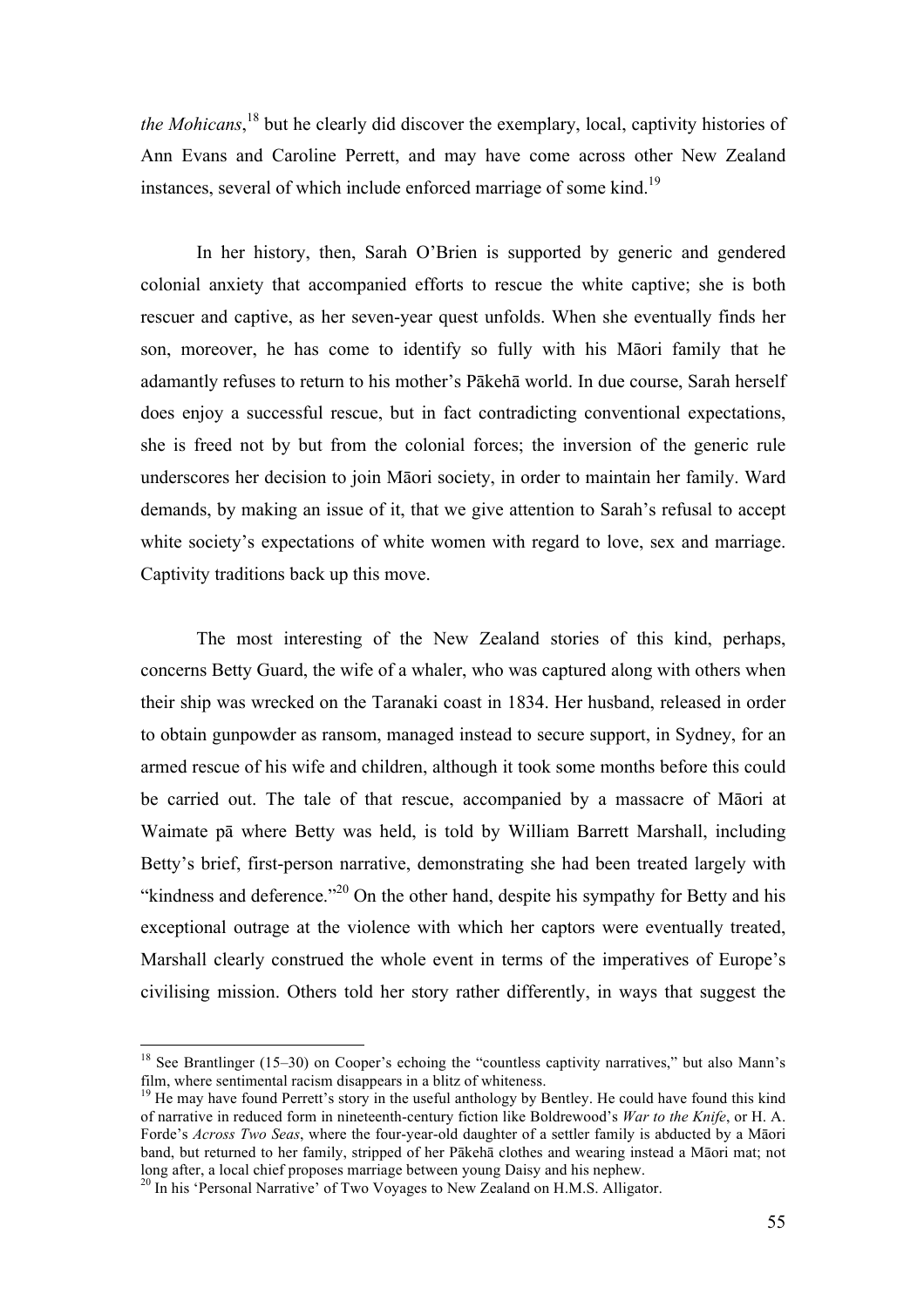peculiar attraction the captive woman held for her white rescuers, both in herself and because of her suspected sexual relations with the native other. Even Marshall notes the impression she made when she was rescued, dressed in "two superb mats" but "barefooted": she "awakened, very naturally, universal sympathy by her appearance." In her time in captivity Betty lived under the protection of the chief Oaoiti, perhaps as his wife; according to Edward Markham, another of her early chroniclers, she may have become pregnant by him, since, before leaving Sydney, "she was brought to bed of Twins, and they were rather dark" (Bentley, 81–103).<sup>21</sup>

The last of the New Zealand captivity stories, Caroline Perrett's, was shaped differently, but to the same end (Bentley, 212*–*35). Caroline, lost in the bush in 1879, was abducted in fact by a Māori tribe, apparently in revenge for her father's desecration of Māori burial sites (as in *River Queen*). She was not rescued until 1926, when family recognised her, more or less by accident. In effect, she had lived her entire life as Māori, possessed a Māori sense of her difference from Pākehā, and married Māori husbands, with whom she had several children. In the event, she too was by no means willing to give up her Māori life and family. Caroline Perrett's story survives in a lengthy first-person narrative told to the editor of the Auckland *Sun*, J. R. Sheehan, in 1929. It is clearly prompted by his questions and organised by him into thematic sections; it describes the character of Caroline's daily experience, including the chatter, laughter and song between the women and children as they washed clothes in the river, her pleasure in her first pair of boots, her dislike of smoking and her refusal to countenance tattooing. When she is asked whether she had been happy with the Māori, she replies that, looking back over a long life, she thinks yes, adding simply, "Hard work has roughened my body, but it has strengthened me inwardly" (Bentley, 221*–*33). My guess is that Ward will have been struck by this judgment and made it the firm ground of his own captivity romance.

Caroline Perrett also warns her reader that "too much romance" had been made of her life. It is worth noting that fantasy is clearly evident in some surviving narratives; Maria Bennett's memoir, for instance, is clearly shaped by someone's acquaintance with American captivity tales, and, indeed, with the history of Eliza

<sup>&</sup>lt;sup>21</sup> For analysis of the turns taken by Betty Guard's story, see Gniadek (581–600), also Wevers (107); Wevers includes a brief, suggestive reading of Marshall's *Personal Narrative* (ibid 104*–*8).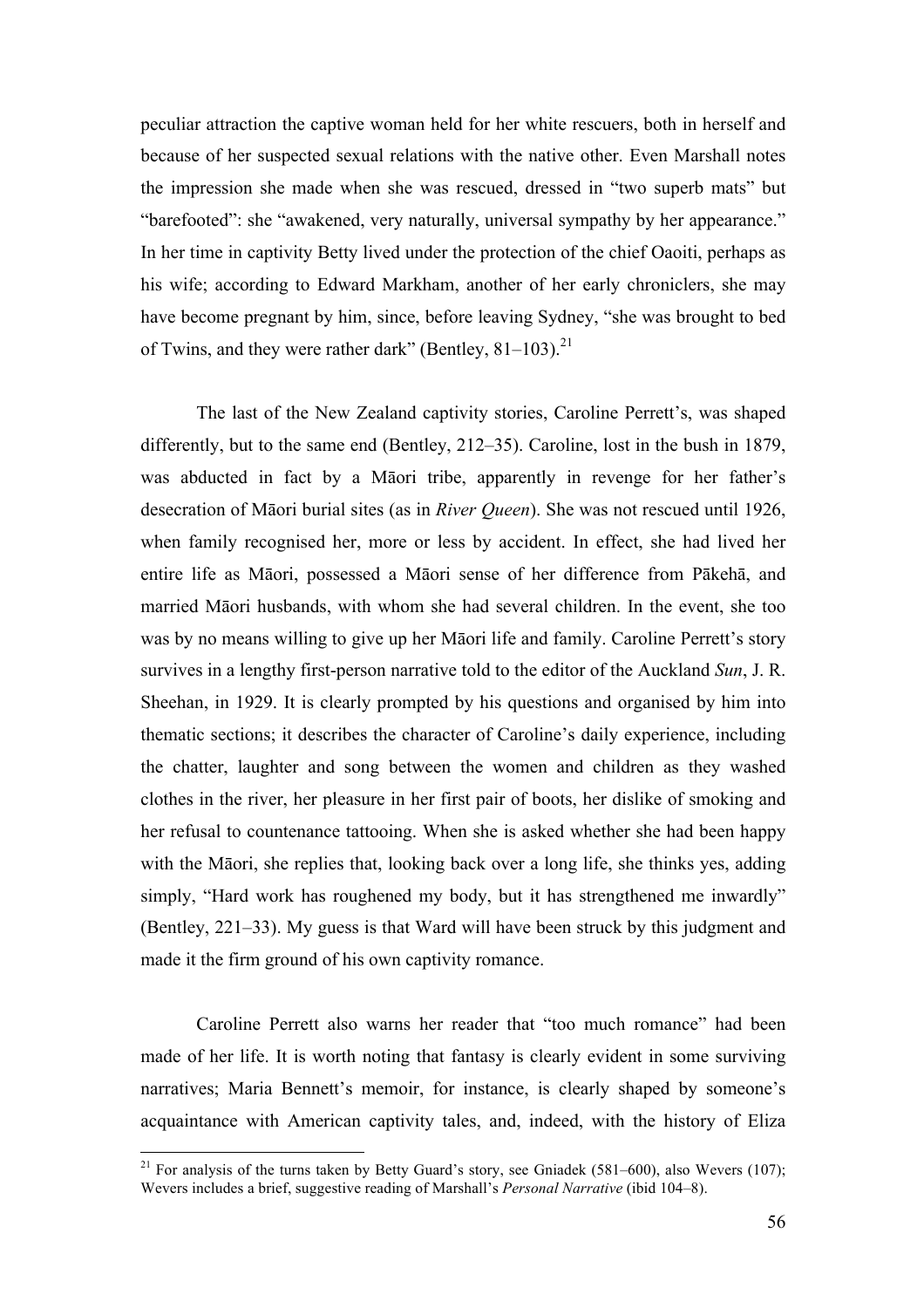Fraser (Bentley, 150*–*63). It is also worth noting that, however imperfectly, many narratives seek to authenticate themselves by claiming to be or to report first-person narrative. Arguably, when Vincent Ward grants Sarah O'Brien the role of diarist, framing the film by presenting her diary as event, as performance, he responds acutely to the peculiar character of the captivity narrative as micro-narrative – as cultural reflex, but also as a defence against society, an equivocally private, hidden story.

The history of women captured but choosing to live with their captors, taking lovers and husbands from among them, not only provides a novel structure for Sarah O'Brien's history, but clearly supports the final turn in her story, when Sarah chooses a Māori family and takes a Māori lover. Nevertheless, this conclusion clearly works after the fashion of romance and perhaps for related purposes. In his influential work on formula fiction, John Cawelti notes the power romance draws from that which resists it: "The moral fantasy of romance is that of love triumphant and permanent, overcoming all obstacles and difficulties" (41*–*2). This emphasis identifies the importance of a radical change in circumstance, in values or status, even if it does not demand that this be shown in marriage. So it is with Sarah O'Brien, for whom the consummation of her love for Wiremu Katene arrives, quietly, in the final moments of the film – although not before she has survived battle and endured the violent harassment of colonial troops, as she seeks to quit European society.

Romance, that is to say, installs a different order of historical experience than that which New Zealand social or military historians might tell. On the other hand, the romance that takes over at this point to bring both the military campaign and the adventurous plot to a fitting conclusion gets pressed into performing exceptional business, well beyond the customary reach of the genre. Pamela Regis – a leading scholar of popular modern romance, for whom the centrality of the woman character and her eventual marriage are essential, generic components – notes that final happiness is often preceded by what she terms "ritual death," where a tragic conclusion threatens but is defeated by romance's larger comedic drive, bringing love into permanence. Sarah O'Brien's romance sees her suffer something close to death in *fact*, not in *figure*: she is shot while fleeing from colonial troops and tumbles into the Whanganui. Supported by the genre, however, this death does prove "ritual": to fall into the great river is not to die, but to be borne into a second life – and permanent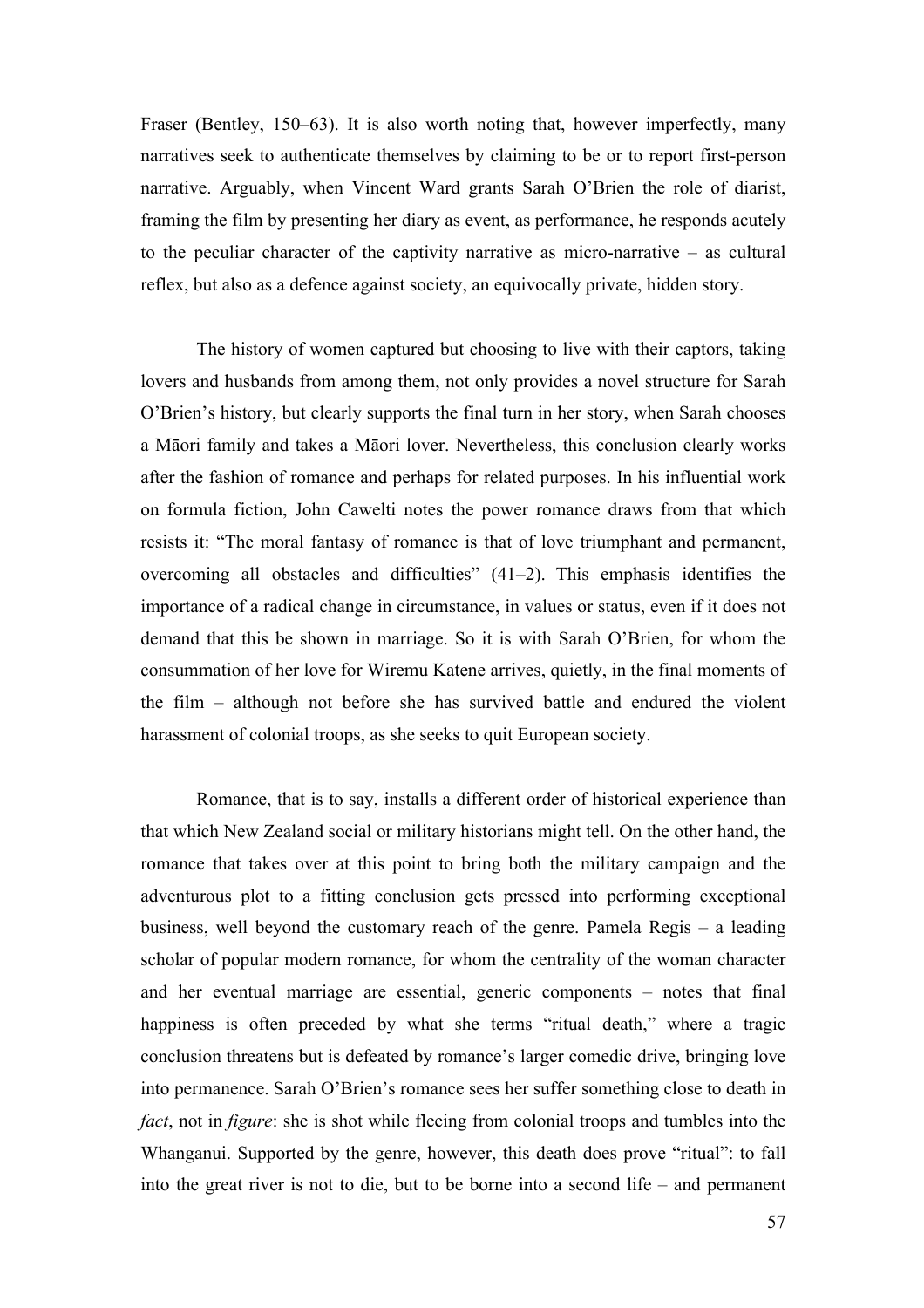love. Sarah is borne downriver, to Castlecliff, where in due course she takes up a new life, invisible to Pakeha society, adorned with the *moko* that marks her out as both renegade and Māori by adoption. The film, then, closes its history of battle and bloodshed summarily, however oddly, in granting Sarah her romantically satisfying future, from a point in that future where its permanence is assured. Our last sight of Sarah herself is in a familial embrace with Boy, now grown up (and making his way in this world as an entrepreneurial tattooist), and her lover, Wiremu Katene, Boy's uncle. Regis notes the highly typical inclusion of a wedding or some such comedic celebration where society and the couple are partners in the formation of a new sense of community (38). There is no wedding ceremony in *River Queen*, but that final embrace – on the shore of the sea – does have something of a wedding's ceremonial force, clearly marking a "new community." Sarah bears a *moko*; neither her lover, nor her son, displays the facial tattoos that signal Māori identity. The defining signs of ethnic identity, then, are employed in the film's final moments to establish connections, but also to free this small community from their original social bonds.<sup>22</sup>

Whatever we make of the film's conclusion – love, miscegenation, ideology of empire, postcolonial nostalgia – its backwards-looking but future-oriented gaze redirects a narrative of settlement along lines that correlate with the historical perspectives and romantic vision of genres associated with frontier culture. So, Wiremu Katene might well serve not so much as the "volatile" tribal leader, in accordance with Ward's myth of self, but as the last of the antipodean Mohicans; more likely, on the sea shore, lacking the facial tattoo, he proves as white as the next man and inherits the new world. Romance-adventure, then, creates a hero, but also offers an epic investment in delivering this antipodean society to a new and distinctive future, perhaps figuring the arrival of Aotearoa New Zealand, where whiteness is an equivocal virtue, a blank page, cancelling difference.

Nevertheless, in *River Queen*, while passion directs history towards its obscure conclusion, the film's romance-determined gaze mostly tracks not Wiremu Katene but Sarah O'Brien, crossing and re-crossing borders, questing for her son, finding a lover. This unusually active heroine, however, is not simply an epic agent, crafted out of

 <sup>22</sup> For Ward's aliveness to tattoo, see *The Past Awaits: People, Images, Film*, especially 124*–*30. Both Boy and Wiremu have leg tattoos that register identity.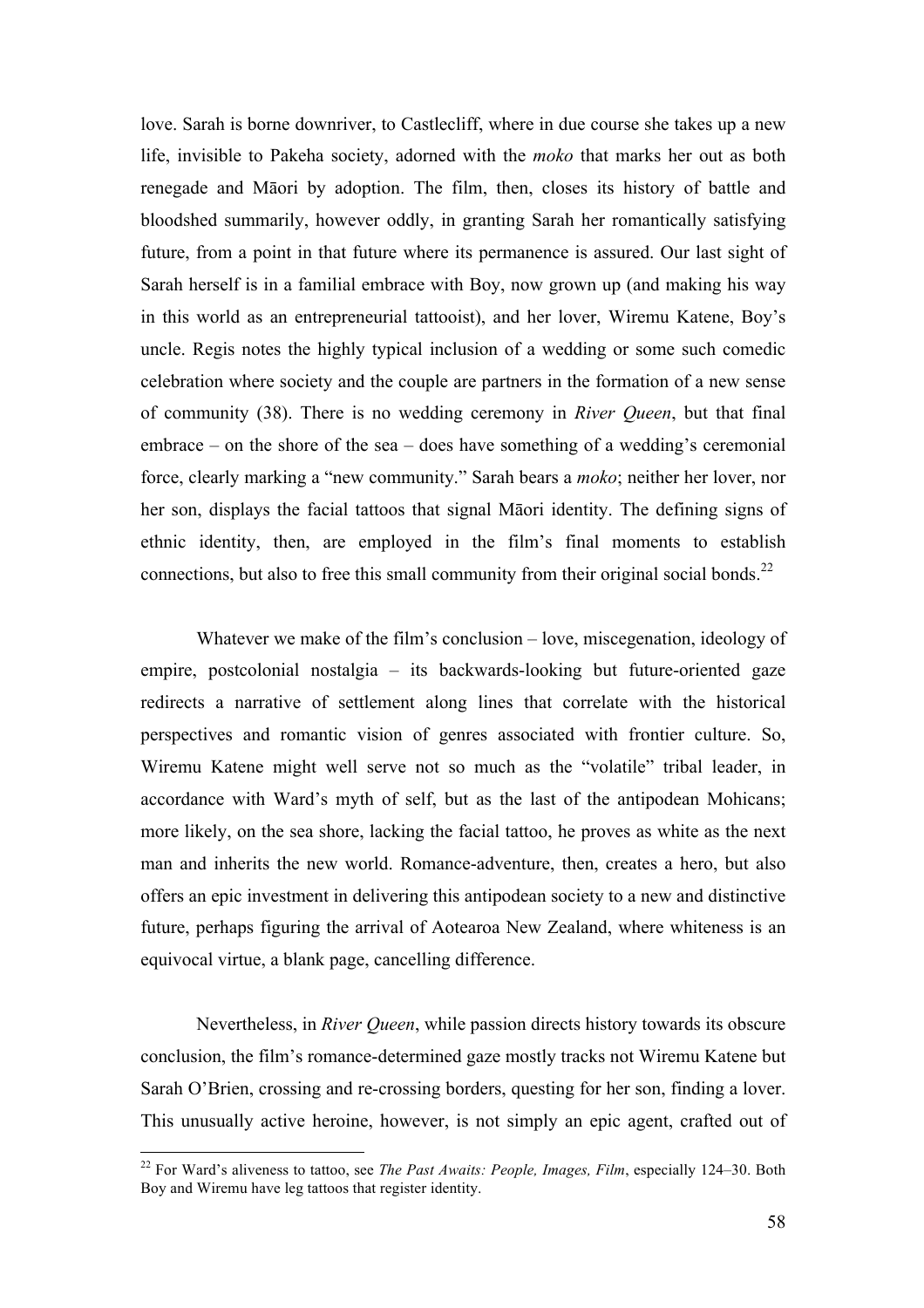memories of two women's extraordinary lives. The traditional heroism of the woman in romance, her strength to suffer, especially for her children, is consistently the countenance love wears in this much refracted history. The agency that the heroic woman of romance finds in resisting impositions laid upon her by a man or by patriarchal society does not constitute the sum of her romantic potential. More is involved; the children that the heroine might expect to mother also figure. In her exemplary emotional strength, then, this kind of romance heroine embodies a primary community, modelling larger social harmonies – and offering the hope that such perfected relations may arrive in the not-so-distant future. In the case of *River Queen*, we are surely driven to recognise this desire as the film ends, even if we detect in its promise a cultural fantasy that speaks not just of the dream but also of the oppressive reality for which it compensates.<sup>23</sup>

## \* \* \* \* \* \* \* \*

In line with the affective turn in historiography, when historical narrative takes the form of romance, for all its limiting concentration on a singular set of characters, it constitutes an argument for a specific, but also intensely engaged apprehension of the past. Film, furthermore, which tends to frame history by recourse to romance, clearly does offer an historiography that has a power and effectiveness academic history cannot match. It does large-scale action extremely well – in the case of *River Queen*, battle; it also puts place on show – the fields of battle, but also mountain ranges, bush-clad slopes and perilous river gorges.<sup>24</sup> It can also deliver intimacy, which seldom finds its moment, let alone authentic expression – or legitimate analysis – without the support of fictional and/or filmic frames. Whatever one thinks of its conclusions, *The River Queen* offers these access routes to the past, perhaps composing what Pierre Nora calls "living history," which correlates with memory  $- a$ more or less public, but personally felt history (7*–*24).

But I'm not sure that this will do. *River Queen* often seems to touch past moments that are bound into present experience in ways that do injury it cannot properly notice, in part because this kind of enterprise – as in *Last of the Mohicans* –

<sup>&</sup>lt;sup>23</sup> See Heng: "[A] nationalist imaginary at key junctures requires figures of maternity and family to instantiate concretions of feeling and thought"  $(207-8)$ .

<sup>&</sup>lt;sup>24</sup> Robert Rosenstone: "Film lets us see landscape, hear sounds, witness emotions as they are expressed with body and face, or view physical conflict between individuals and groups ... altering our very sense of the past" (1179).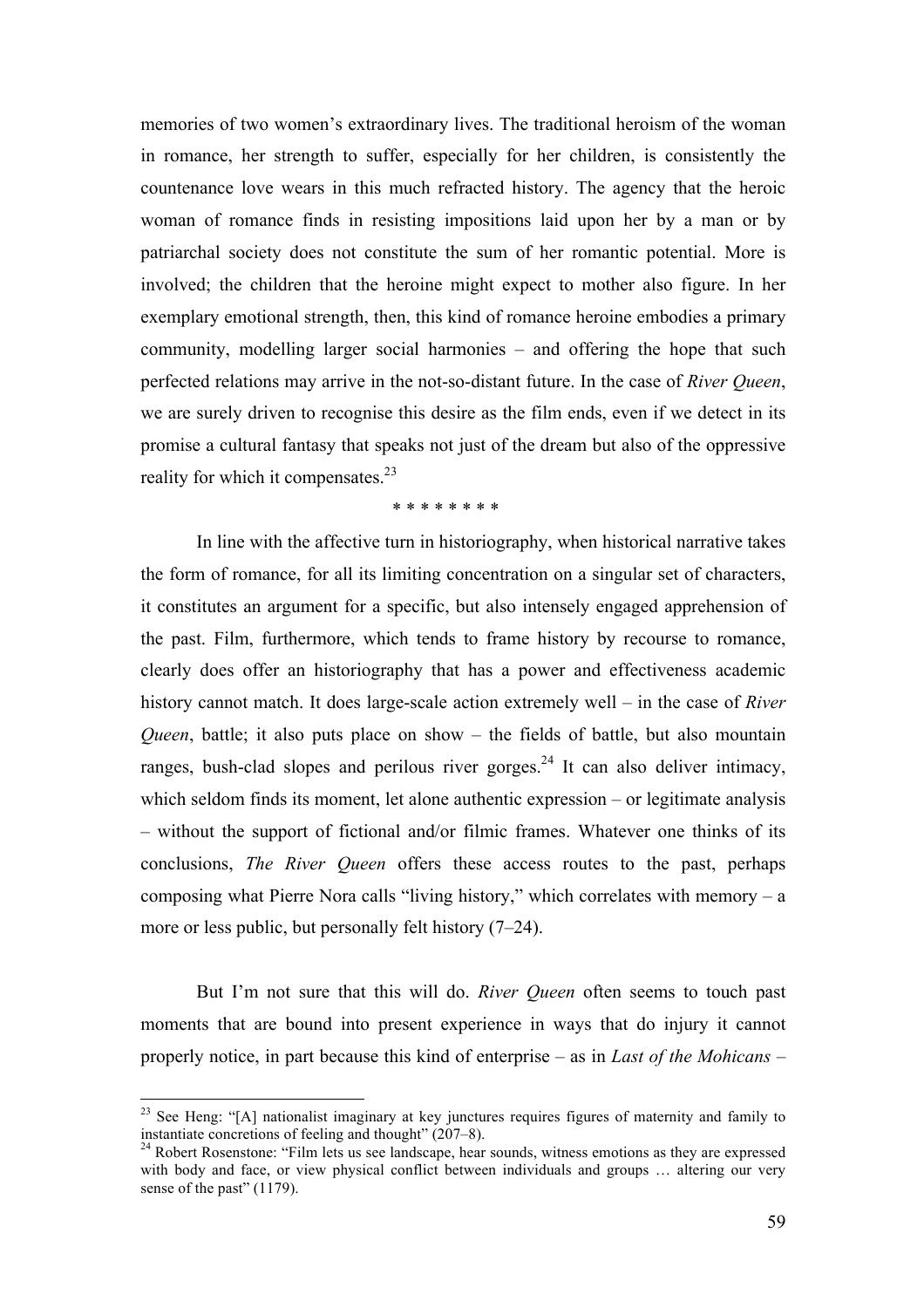never gets off the ground without significant investment in local cultures and communities who are the guardians of the history in which the film would trade. The production of *River Queen* involved a history of painstaking efforts to secure and maintain working relationships with iwi in Taranaki and on the Whanganui. Nevertheless, the success with which the film did *not* tell the history of these people in its novel construction of Tītokowaru's war – more or less guaranteed by Ward's discovery of his real story, in which Caroline Perrett becomes Sarah O'Brien – dismayed many Māori, sometimes to the point of outrage.<sup>25</sup> In this case, while it is probably necessary to acknowledge the force of Sorlin's claim that "Historical films are all fictional" and to take the force of James Wood's emphatic insight that works of fiction do not "ask us to *believe* them (in a philosophical sense), but to *imagine* them (in an artistic sense)" (178–9), it is also hard not to be troubled by the flat, uncompromising assertions of a very different perspective in comments made by historians in Australia's recent history and fiction wars. History, for Mark McKenna, raises the greater political challenge, since "it cannot be pushed behind the curtain of invention or make-believe" (187). Invention obscures the precise uncomfortable fact. Affective writing may give priority to the sympathetic, privileged audience at the cost of the recalcitrant other whose history it takes up. Inga Clendinnen cautions us about the claimed cultural value of empathy; while appreciative of, say, the power of Grenville's novelistic fiction in *The Secret River*, Clendinnan asserts that Grenville did not realise the "full enormity" of what she had done.<sup>26</sup>

If there is a way out of this critical impasse, which is peculiarly important for the relatively small number of texts that look not just to contest established historical narratives but also to deal with the contested narrative of the indigene, it may lie in the position taken by McKenna: the historian needs to make his or her presence visible in the text, thereby making clear the angle of the work and acknowledging where it cannot go. Arguably, Ward does do that in *Rain of the Children*, the film in which he most nearly undertakes strict, historiographical business. There, he looks into the past in his own person, however imperious that looking may be. Here, in *River Queen*, the very prominence of invention gives Ward, as writer and director,

<sup>&</sup>lt;sup>25</sup> See, for instance, the 2006 "eHui forum," posted online.<br><sup>26</sup> Clendinnen is quoted by Jane Sullivan in 'Making a fiction of history ...' in *The Age*. See also Mitchell (253*–*84).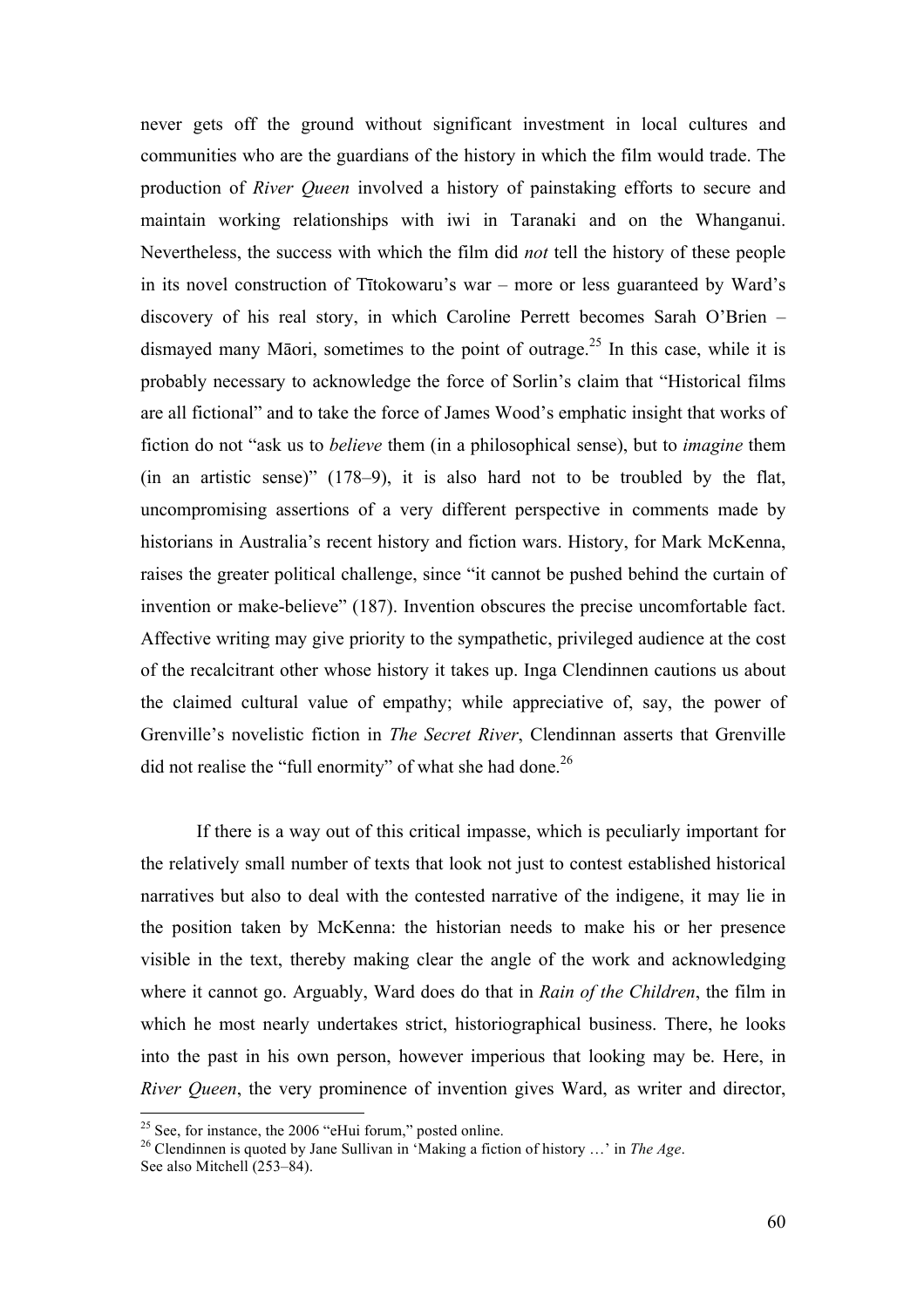precisely the kind of visibility in the text that his historiographical ambitions may demand, as a safeguard against ideological confusion. After all, what his film does, finally, is to glamorise a very dirty phase of European settlement in Aotearoa New Zealand, even while it resists the views that this settlement has normally employed in its own justification. It also works affectively, getting at the 'structures of feeling' in colonial culture as it struggles – then and now – to come to an accommodation with those it has bullied and oppressed into European ways. Even so, the kind of history Ward offers cannot help but be, at best, an anxious, Pākehā story.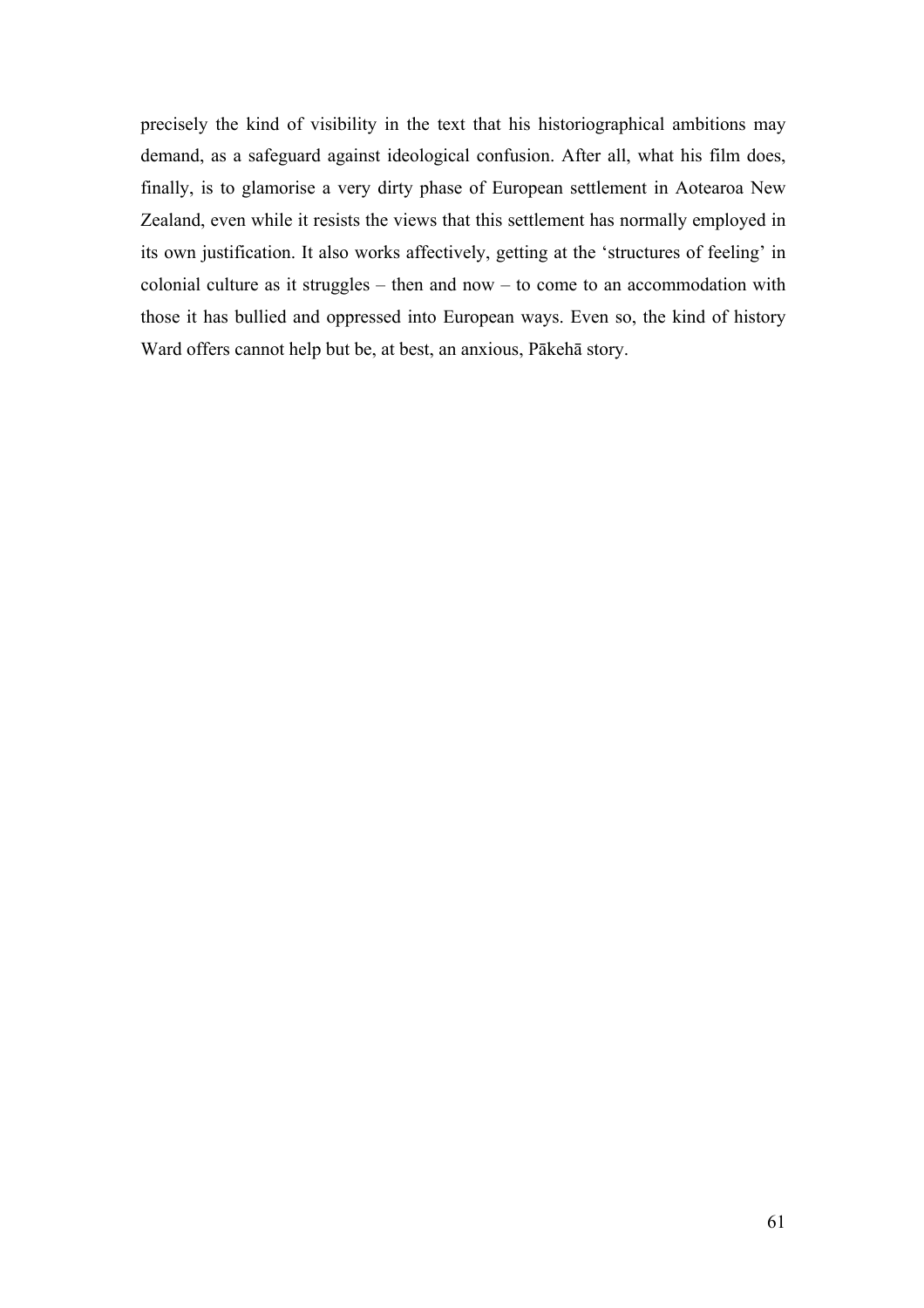## Works Cited

- Agnew, Vanessa. "Introduction: What Is Reenactment." *Criticism* 46.3 (2004): 330. Print.
- Babington, Bruce. "What Streams May Come: Navigating Vincent Ward's *River Queen*." *Illusions* 39 (2007): 9–13. Print.
- Belich, James. "*I Shall Not Die": Titokowaru's War, New Zealand 1868–1869*. Wellington: Allen & Unwin, 1989. Print.
- ---. *The New Zealand Wars*. Harmondsworth: Penguin, 1988.
- Bentley, Trevor. *Captured by Māori: White Female Captives, Sex and Racism on the Nineteenth-Century New Zealand Frontier*. Auckland: Penguin, 2004. Print.
- Blevins Faery, Rebecca. *Cartographies of Desire: Captivity, Race, & Sex in the Shaping of American Fiction*. Norman: University of Oklahoma Press, 1999. Print.
- Brantlinger, Patrick. "Forgetting Genocide: or the Last of *The Last of the Mohicans*." *Cultural Studies* 12.1 (1998): 15–30. Print.
- Cawelti, John. *Adventure, Mystery, and Romance: Formula Stories as Art and Popular Culture*. Chicago: University of Chicago Press, 1976. Print.
- Colley, Linda. *Captives: Britain, Empire and the World, 1600–1850*.Westminster, MD: Knopf Publishing, 2004. Print.
- Custen, George F. "Making History." *The Historical Film: History and Memory in Media*. Ed. Marcia Landy. London: Athlone, 2001. Print.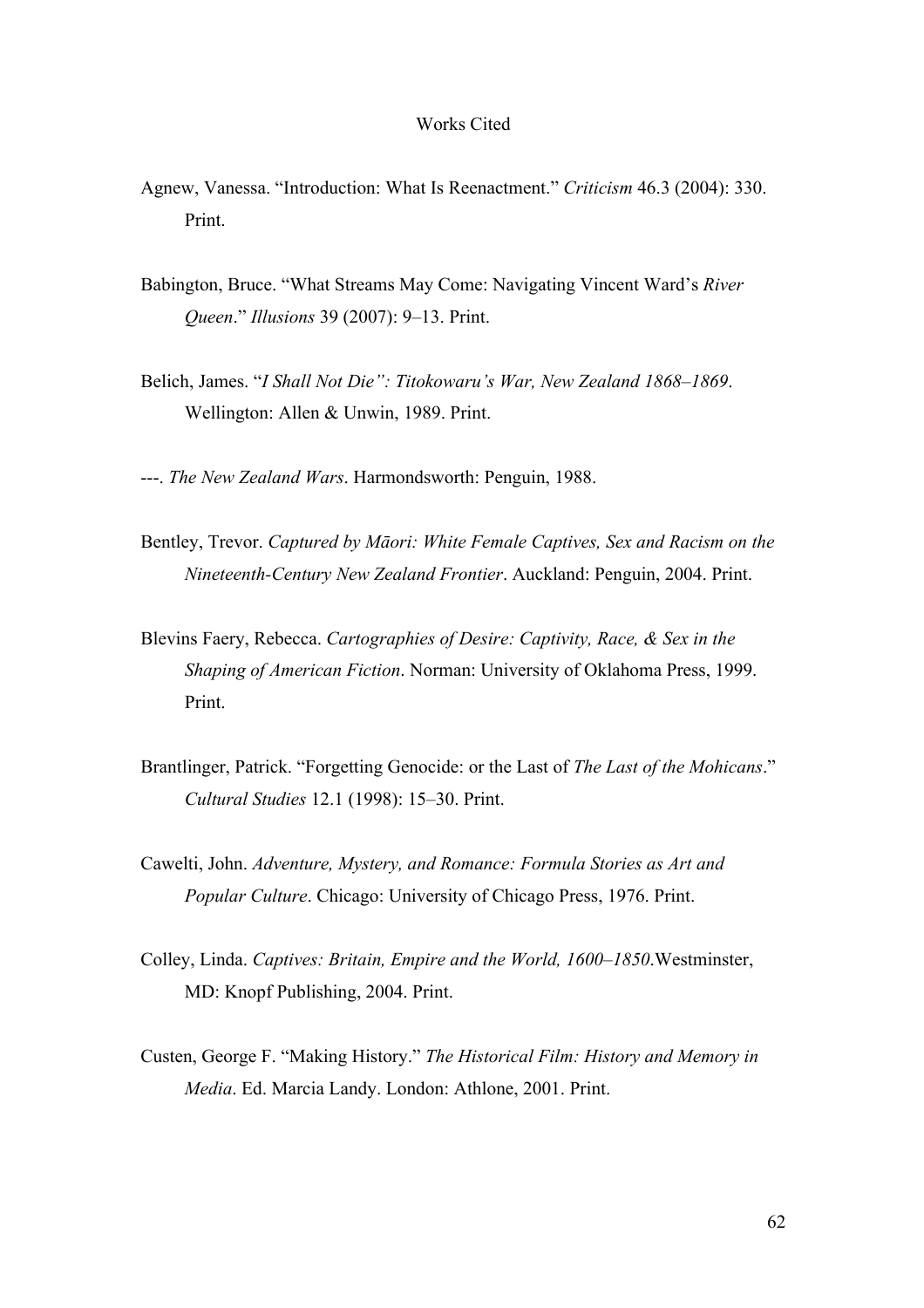- Dixon, Robert. *Writing the Colonial Adventure: Race, Gender and Nation in Anglo-Australian Popular Fiction, 1875–1914*. Cambridge: Cambridge University Press, 1955. Print.
- "eHui forum." kaupapamaori.com, 2006. Web. 1 Dec. 2011. (http://www.kaupapamaori.com/assets//ehui/river\_queen.pdf).
- Elias, Amy. *Sublime Desire: History and Post 1960s Fiction*. Baltimore: Johns Hopkins University Press, 2001. Print.
- Gniadek, Melissa. "The Captivity of Translation: The Legacy of William Barrett Marshall's *Personal Narrative*." *International Journal of Francophone Studies* 11.4 (2008): 581*–*600. Print.
- Heng, Geraldine. *Empire of Magic: Medieval Romance and the Politics of Cultural Fantasy*. New York: Columbia University Press, 2003. Print.
- Hutcheon, Linda. *A Poetics of Postmodernism: History, Theory, Fiction*. Abingdon: Routledge, 1988. Print.
- Kolodny, Annette. "Among the Indians: The Uses of Captivity." *Women's Studies Quarterly* 21.3/4 (1993): 187. Print.
- Lacey, Cherie. "Reconciling History in Vincent Ward's *River Queen*." *Making Film and Television Histories*. Ed. James E. Bennett and Rebecca Beirne. London: I. B. Tauris, 2011. Print.
- Lamb, Jonathan. "Historical Re-enactment, Extremity and Passion." *Eighteenth Century* 49 (2008): 241. Print.
- Low, Gail Ching-Liang. "*His Stories? Narratives and Images of Imperialism*." *New Formations* 12 (1990): 97–123. Print.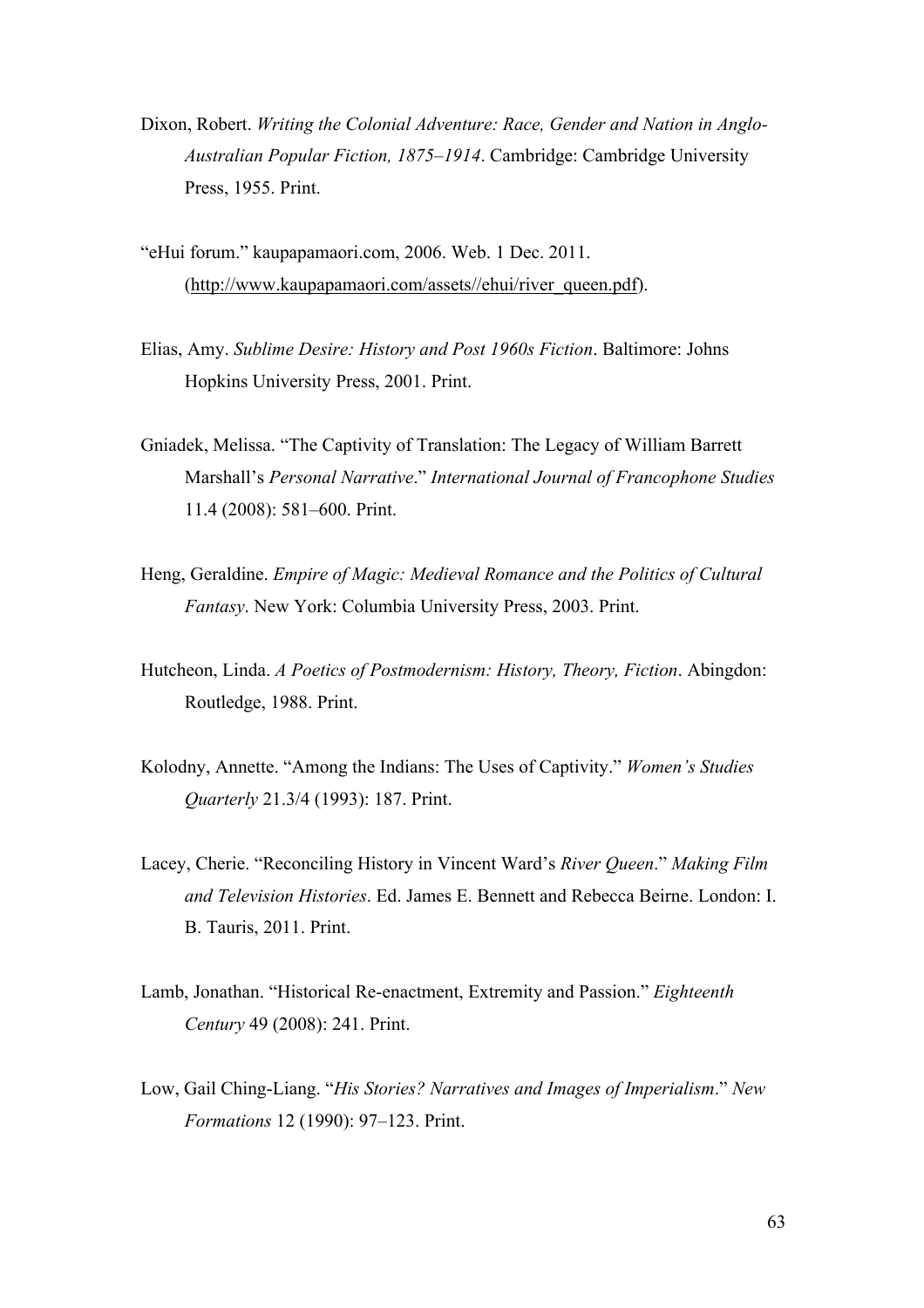- ---. *White Skins/Black Masks: Colonialism and Representation.* Abingdon: Routledge, 1996. Print.
- Mann, Michael, dir. *The Last of the Mohicans*. Morgan Creek Productions, 1992. Film.
- Maynard, Margaret. "Staging Masculinity: Late Nineteenth-Century Photographs of Indigenous Men." *Journal of Australian Studies* 66 (2000): 129–37. Print.
- McKenna, Mark. "Writing the Past." *The Best Australian Essays.* Ed. Drusilla Modjeska. Melbourne: Black Inc., 2006. Print.
- Mitchell, Kate. "Australia's 'Other' History Wars: Trauma and the Work of Cultural Memory in Kate Grenville's *The Secret River*." *Neo-Victorian Tropes of Trauma: The Politics of Bearing After-Witness to Nineteenth-Century Suffering*. Ed. Marie-Louise Kohlke and Christian Gutleben. Amsterdam: Rodopi, 2010. Print.
- Namias*,* June. *White Captives: Gender and Ethnicity on the American Frontier*. Chapel Hill: University of North Carolina Press, 1993. Print.
- Nora, Pierre. "Between Memory and History: Les lieux de mémoire." *Representations* 26 (1989): 7*–*24. Print.
- Pierce, Peter. *The Country of Lost Children: An Australian Anxiety*. Cambridge: Cambridge University Press, 1999. Print.
- Regis, Pamela. *A Natural History of the Romance Novel*. Philadelphia: University of Pennsylvania Press, 2003. Print.
- Ricoeur, Paul. *The Reality of the Historical Past*. Milwaukee: Marquette University Press, 1984. Print.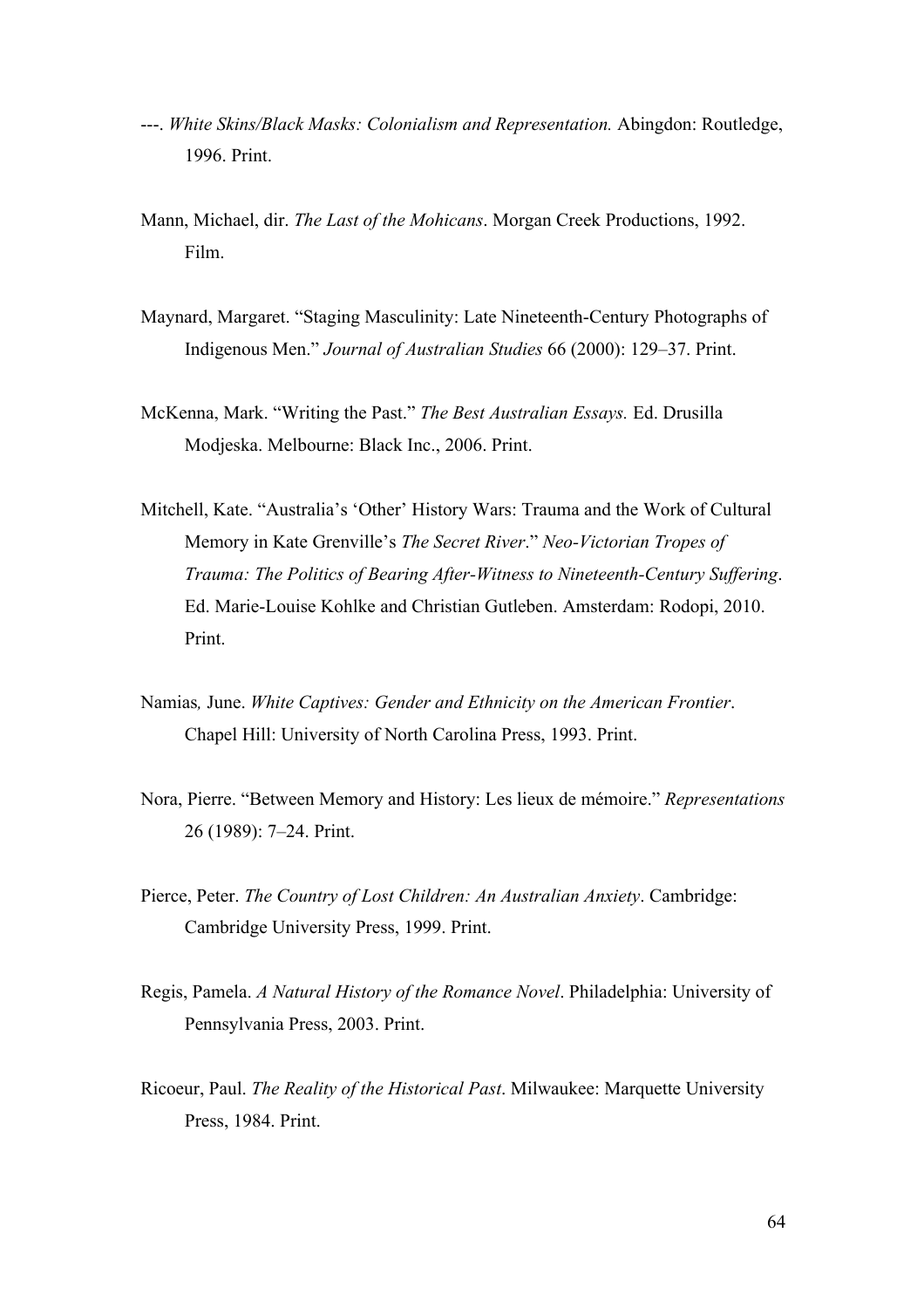- Rosenstone, Robert. "History in Images/History in Words." *American Historical Review* 93 (1988): 1179. Print.
- Schaffer, Kay. *In the Wake of First Contact*. Cambridge: Cambridge University Press, 1995. Print.
- Schaffer, Kay, and D'Arcy Randall. "Translated Translations: the Elisa Frazer and Rachel Plummer Captivity Narratives." *Colonial and Postcolonial Incarceration*. Ed. Graeme Harper. London: Continuum, 2001. Print.
- Schneider, Rebecca. *Performing Remains: Art and War in Times of Theatrical Reenactment*. Abingdon: Routledge, 2011. Print.
- Sorlin, Pierre. "How to Look at an Historical Film." *The Historical Film: History and Memory in Media*. Ed. Marcia Landy. London: Athlone, 2001. Print.
- Strehle, Susan, and Mary Paniccia. Introduction. *Doubled Plots: Romance and History*. Jackson: University of Mississippi Press, 2003. Print.
- Sullivan, Jane. "Making a fiction of history …" *The Age*, 21 Oct. 2006. Web. 1 Dec. 2011. (http://www.theage.com.au/news/books/making-a-fiction-ofhistory/2006/10/19/1160851069362.html).
- Toplin, Robert Brent. "In Defense of the Filmmakers." *Lights, Camera, History: Portraying the Past in Film*. Ed. Richard V. Francaviglia and Robert A. Rosenstone. Arlington: Texas A&M Press, 2007. Print.
- Ward, Vincent. "The Inspiration." vincentwardfilms.com, n.d. Web. 1 Dec. 2011. (http://vincentwardfilms.com/cms/wp-content/uploads/2009/08/River-InspirationandDirectors-Notes-ex-Press-Bk.pdf).
- ---. *The Past Awaits: People, Images, Film*. Nelson: Craig Potton Publishing, 2010. Print.